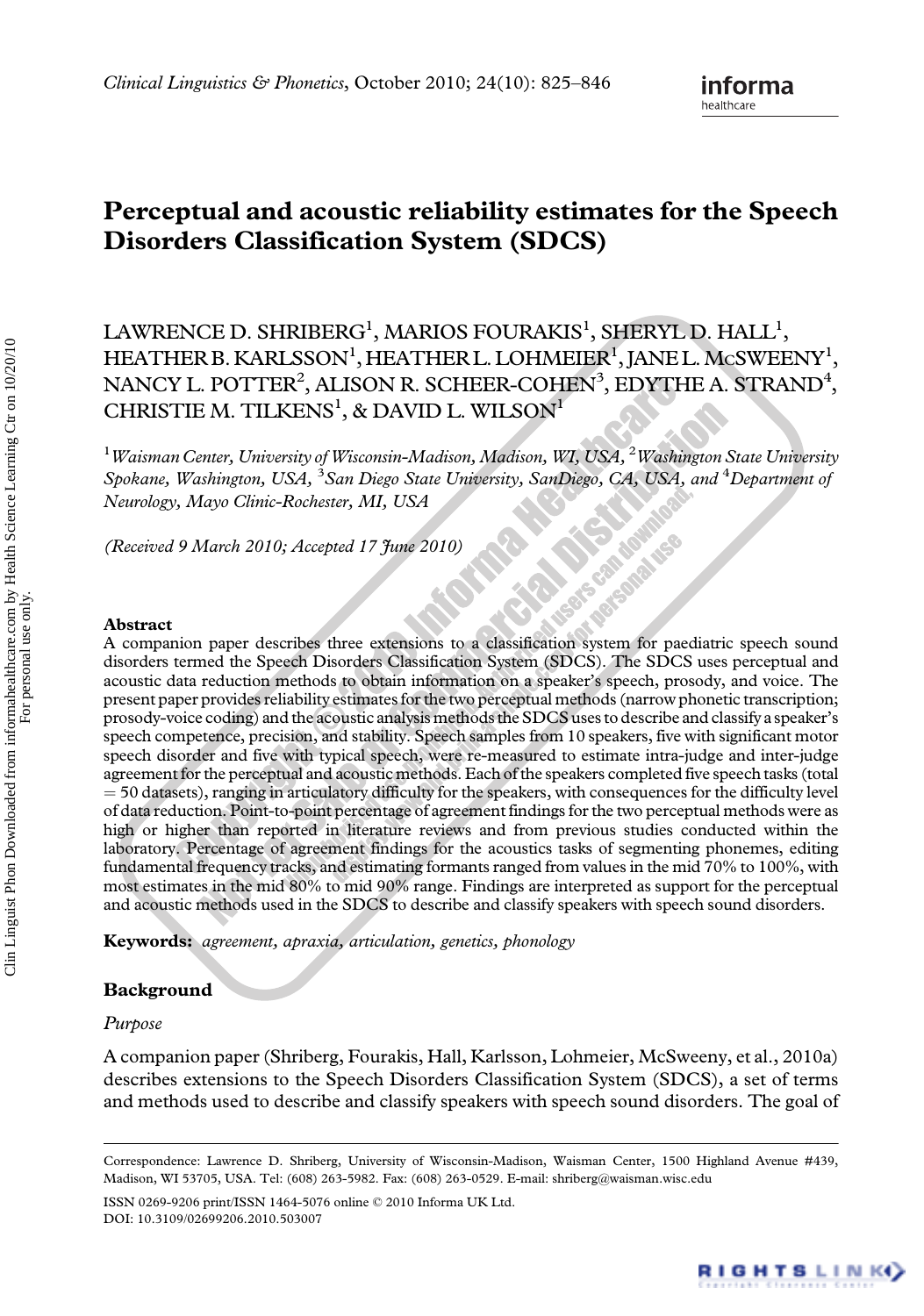## 826 L. D. Shriberg et al.

the present report is to estimate the reliability of the three data reduction methods used in the SDCS: narrow phonetic transcription, prosody-voice coding, and acoustic analyses. We are not aware of any comparable studies reporting reliability data for these three data reduction methods using the same data sets. Discussions of issues and findings in the individual reliabilities of each of the three methods are available in the textbooks in communicative disorders that teach these skills, and in individual research papers in which an estimate of the reliability of data reduction methods is a requirement. Reviews of reliability estimate findings for each of the three methods in speech sound disorders are beyond the scope of the present report. Essentially, point-to-point, intra-judge and inter-judge agreement in the 80–90% range are considered acceptable for most research needs, agreement in 70% range marginally acceptable, and agreement below 70% unacceptable. For literature reviews and extended discussion, see Shriberg and Kent (2003, Appendix D), Shriberg and Lof (1991), McSweeny and Shriberg (1995), and Hillenbrand, Getty, Clark, and Wheeler (1995).

#### Data reduction methods in the SDCS

It is useful to summarize the data reduction methods for the SDCS reported in Shriberg et al. (2010a). As described in the companion paper, the concept of acoustic-aided transcription was based on the availability of waveform displays on the laptops used to play back the audio and video signals from the assessment sessions. Figure 1 (Figure 3 in the companion paper) includes the screen display that illustrates the availability of acoustic information to the transcriber/ prosody-voice coder. The X-line indicates the target stimuli to be imitated or the transcriber's gloss of a spontaneous word or utterance. The Y-line is the transcriber's putative phonetic representation of the speaker's intended output. The Z-line is the transcriber's narrow phonetic transcription of the speaker's realized output. The waveform at the bottom of the display



Figure 1. Sample screen from the software in the PEPPER environment (Shriberg et al., 2001) used for narrow phonetic transcription and prosody-voice coding. See text for description of the elements in the screen display.

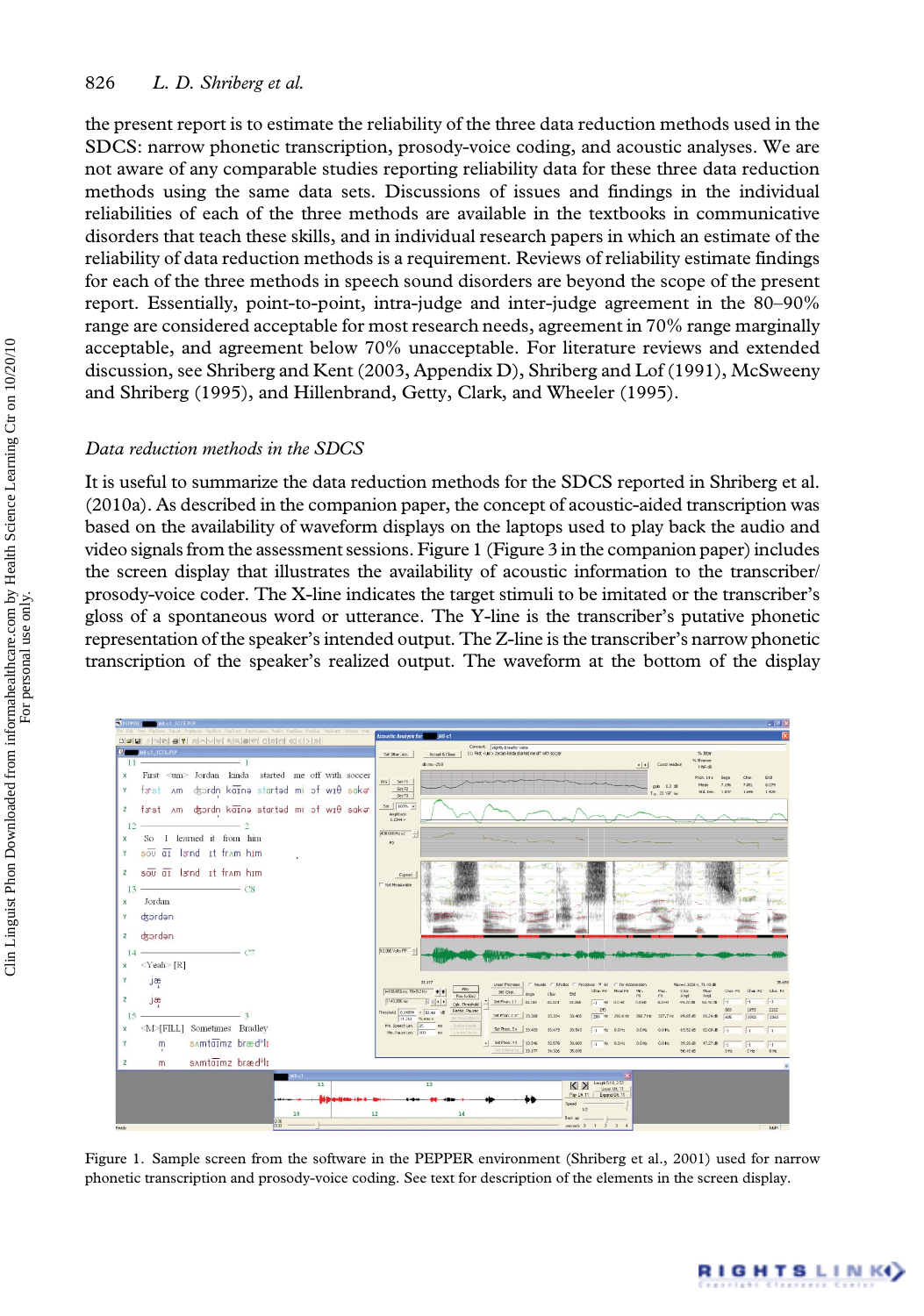provides information that helps to distinguish presence–absence of speech. Prosody-voice coding of continuous speech data is accomplished by the transcriber following a set of procedures originally described in the Prosody-Voice Screening Profile (PVSP: Shriberg, Kwiatkowski, and Rasmussen, 1990) and updated for processing in the PEPPER (Programs to Examine Phonetic and Phonologic Evaluation Records; Shriberg, Allen, McSweeny, and Wilson, 2001) environment.

The third data reduction method, acoustic analyses, is guided by the transcriber's glossed and colour-coded transcript. As illustrated in Figure 1, the transcriber uses codes to indicate which items (i.e., sounds, words, utterances) are to be included in the acoustic analyses. For example, the transcriber's differentiation between speech sound substitutions and speech sound distortions determines which responses are eligible for acoustic analyses of vowels and consonants in specified speech tasks (i.e., acoustic analyses quantify distortions of the same target phoneme).Moreover, using a set of exclusionary codes, the transcriber determines the 24 utterances in a conversational speech sample that are eligible for a sub-set of acoustic analyses. Acoustic analyses procedures described in the companion paper are reviewed later in context. With appropriate training, one person can complete, in sequence, the three data reduction tasks of narrow phonetic transcription, prosody-voice coding, and acoustic analyses.

# Method

## Speech tasks

The companion article describes an extension to the SDCS termed the Madison Speech Assessment Protocol (MSAP). The MSAP includes 25 tests and tasks, some of which were developed specifically for the SDCS and some available from other researchers in SSD or available commercially.Most of the 15 tests/tasks that sample speech production were developed to assess a speaker's competence, precision, and stability in specific segmental and suprasegmental domains (e.g., sounds, sound classes, challenging words, linguistic stress, and so forth). For ease of reference, Figure 2 is a copy of a figure in the companion article that illustrates the hierarchical organization of tasks by mode (imitative, spontaneous), linguistic unit (sound, syllable, word, utterance), and articulatory complexity (simple, complex). As shown at the



Key, VT1=Vowel Task 1; VT2=Vowel Task 2; RST=Rhotics and Sibilants Task; LST=Lexical Stress Task; CWT=Challenging Words Task;<br>MWT1/Z=Muttisyllabic Words Task 1/2; EST=Emphatic Stress Task; VT3=Vowel Task 3; SPT=Speech Phra



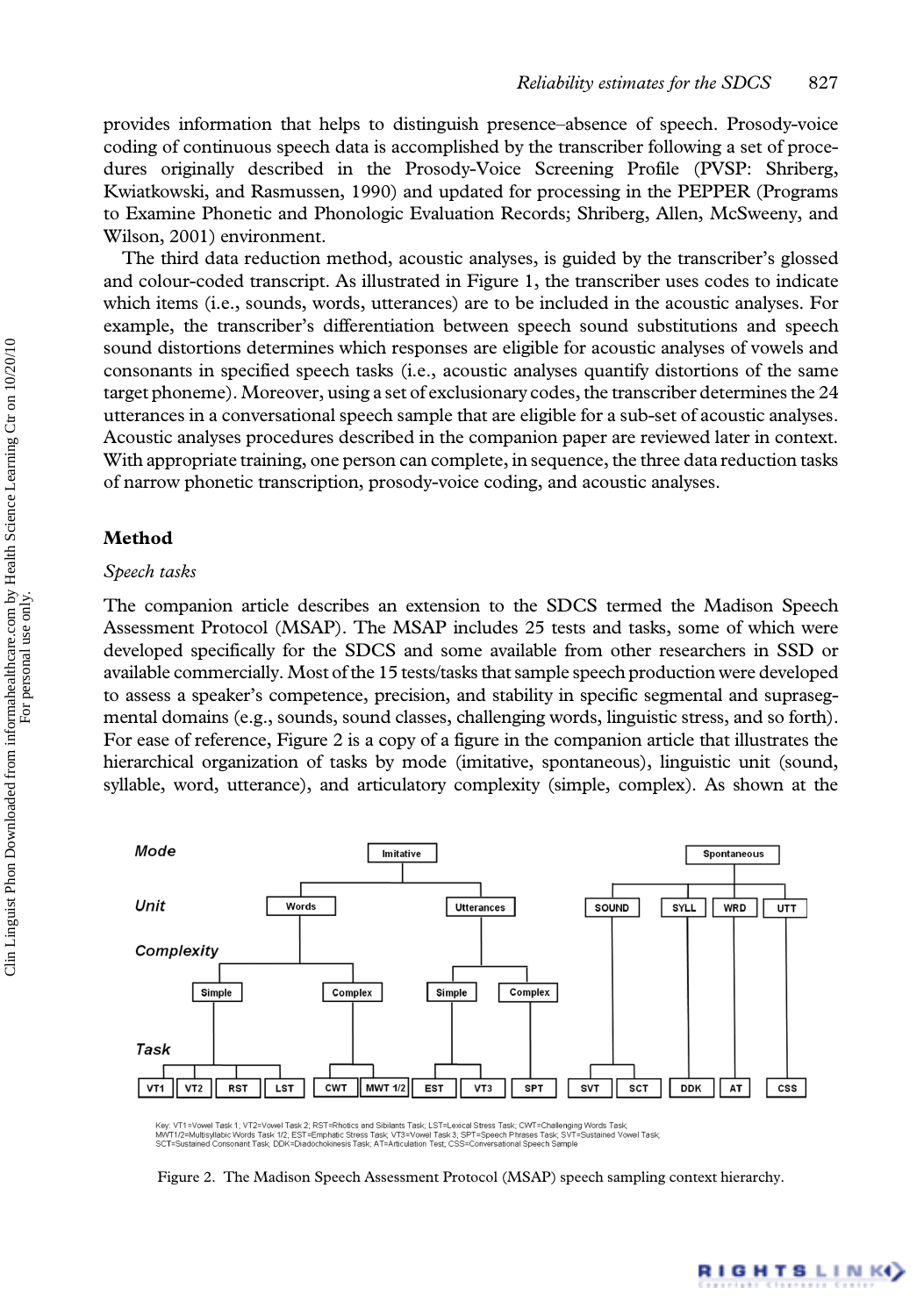bottom of Figure 2, this organization yields a potential scaling (left to right) of the difficulty levels of each task for speakers, with implications for the reliability of data reduction.

The tasks selected for the present reliability estimates study, in the order shown in Figure 2, were Vowel Task 1 (VT1: imitative, word, simple-one syllable); Lexical Stress Task (LST: imitative, word, simple-two syllables); Challenging Words Task (CWT: imitative, words, complex-two and three syllables); Goldman-Fristoe Test of Articulation-2 (GFTA-2; Goldman and Fristoe (2000) (titled  $AT =$  Articulation Task in Figure 2): spontaneous, words, simple– complex); and, Conversational Speech Sample (CSS: spontaneous, utterances, simple and complex words).

### Participants

Table I includes information for the 10 participants selected to estimate the reliability of phonetic transcription, prosody-voice coding, and acoustic analyses used in typologic and aetiologic classification using the SDCS. Responses to the five MSAP tasks from five participants were selected from a database of Typically-Developing (TD) speakers used to standardize MSAP

Table I. Descriptive statistics for the 10 participants whose speech samples were selected to estimate the reliability of data reduction methods used in the Speech Disorders Classification System (SDCS).

|                                                            |                  |      |           | Typically-developing (TD) |                  |      |           | Motor Speech Disorders (MSD) |
|------------------------------------------------------------|------------------|------|-----------|---------------------------|------------------|------|-----------|------------------------------|
| Description                                                | $\boldsymbol{n}$ | М    | <b>SD</b> | Range                     | $\boldsymbol{n}$ | М    | <b>SD</b> | Range                        |
| Male                                                       | $\overline{c}$   |      |           |                           | 5                |      |           |                              |
| Female                                                     | 3                |      |           |                           | $\theta$         |      |           |                              |
| Age (years)                                                |                  | 7.3  | 2.8       | $4.3 - 10.4$              |                  | 10.4 | 4.8       | $4.6 - 16.2$                 |
| <b>MSAP</b> Tasks                                          |                  |      |           |                           |                  |      |           |                              |
| Conversational Speech Sample (CSS)                         | 5                |      |           |                           | 5                |      |           |                              |
| Goldman-Fristoe Test of Articulation<br>$(2nd ed.;GFTA-2)$ | 5                |      |           |                           | 5                |      |           |                              |
| Challenging Words Test (CWT)                               | 5                |      |           |                           | 3                |      |           |                              |
| Lexical Stress Task (LST)                                  | 5                |      |           |                           | 5                |      |           |                              |
| Vowel Task 1 (VT1)                                         | 5                |      |           |                           | 5                |      |           |                              |
| Competence Indices <sup>a</sup>                            |                  |      |           |                           |                  |      |           |                              |
| Segmental                                                  |                  |      |           |                           |                  |      |           |                              |
| Vowels-PVC                                                 |                  | 99.4 | $\cdot$   | $98.9 - 100$              |                  | 89.4 | 8.4       | $76.0 - 98.6$                |
| Consonants-PCC                                             |                  | 95.2 | 5.4       | 86.5-99.2                 |                  | 82.2 | 12.2      | $64.0 - 97.8$                |
| Vowels & Consonants-II                                     |                  | 98.9 | 1.7       | $95.9 - 100$              |                  | 87.3 | 18.5      | 54.8-99.3                    |
| Suprasegmental <sup>b</sup>                                |                  |      |           |                           |                  |      |           |                              |
| Prosody                                                    |                  |      |           |                           |                  |      |           |                              |
| % App. Phrasing                                            |                  | 90.8 | 5.4       | 83.3-95.8                 |                  | 77.1 | 10.4      | $66.7 - 87.5$                |
| % App. Rate                                                |                  | 100  | $\Omega$  | N/A                       |                  | 68.2 | 31.1      | $29.2 - 100$                 |
| % App. Stress                                              |                  | 90   | 9.1       | $75 - 100$                |                  | 83.6 | 12.4      | $63.6 - 91.7$                |
| Voice                                                      |                  |      |           |                           |                  |      |           |                              |
| % App. Loudness                                            |                  | 94.2 | 6.3       | $87.5 - 100$              |                  | 97.5 | 3.7       | $91.7 - 100$                 |
| % App. Pitch                                               |                  | 93.2 | 5.7       | $87 - 100$                |                  | 99.2 | 1.9       | $95.8 - 100$                 |
| % App. Laryngeal Quality                                   |                  | 93.3 | 7.6       | $83.3 - 100$              |                  | 72.5 | 12.4      | 54.6-87.0                    |
| % App. Resonance                                           |                  | 99.2 | 1.9       | $95.8 - 100$              |                  | 69.6 | 37.4      | $4.2 - 95.8$                 |

 ${}^a$ PVC = Percentage of Vowels Correct; PCC = Percentage of Consonants Correct; II = Intelligibility Index (Percentage of Intelligible Words).

 $b^b$ The percentage of 24 utterances in the conversational speech sample coded as appropriate for each of the seven prosody-voice domains.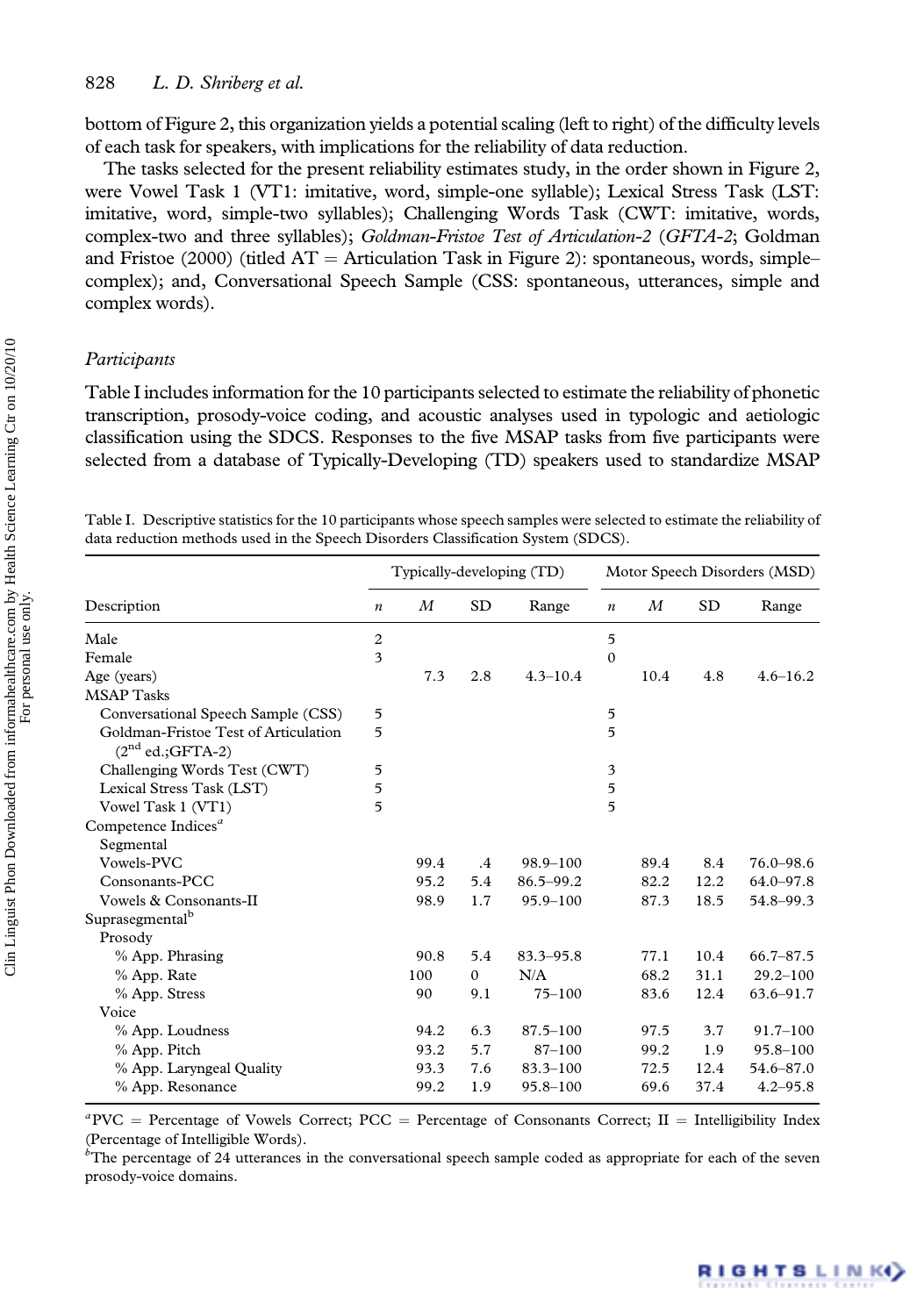scores. Responses to the five MSAP tasks listed above from another five participants with Motor Speech Disorders (MSD) were selected to estimate the reliability of SDCS data in speakers with significant speech sound disorders. Shriberg, Potter, and Strand (2010b) include descriptions of both the TD speakers and the speakers with MSD associated with a metabolic disorder (galactosemia). The five TD speakers were randomly selected from younger-aged participant groups to maximize the occurrence of speech sound errors. The five MSD speakers were randomly selected from a sub-group of 24 participants with galactosemia and significant speech delay who had the least amount of missing data on the MSAP tasks. Three of the 24 participants were classified as having Childhood Apraxia of Speech using the classification procedures described in Shriberg et al. (2010b). As shown in Table I, these sampling criteria yielded a set of speakers that included a larger proportion of males in the MSD compared to the TD group, and a somewhat older group of MSD compared to TD speakers.

Table I includes competence statistics (mean, standard deviation, range) for the reliability study participants. The competence indices, based on narrow phonetic transcription and prosody-voice coding of participants' conversational speech, are organized to profile speakers' competence in each of 10 linguistic domains. Shriberg et al. (2010a) provides additional information on each of the 10 linguistic domains. As desired for the research design, the MSD speakers have lower average competence than the TD participants. Values for each of the three descriptive statistics for each competence index are interpreted as support for viewing the reliability estimates, as based on a suitably challenging corpus of typical and atypical speech.

## Transcribers/prosody-voice coders and acoustic analysts

Two transcribers/prosody-voice coders and four acoustic analysts (one of whom was one of the transcribers) participated in the reliability studies. The more and less experienced transcribers/prosody-voice coders had 15 and 7 years of experience, respectively. The two primary acoustic analysts had 14 and 5 years of experience (the latter analyst is the transcriber/prosody-voice coder with 7 years of perceptual data reduction experience). Two additional research assistants were trained by the primary acoustic analysts over several months to complete segmentation and pitch editing (see next section) for a sub-set of the data. PEPPER programs provided computer-based, point-to-point analyses of the phonetic transcription and prosody-voice coding agreements, and the acoustic analyses point-to-point estimates were calculated manually.

## Datasets

Tables II-V provides complete information on the number of re-measurements obtained to estimate reliabilities for narrow phonetic transcription, prosody-voice coding, and acoustic analyses. Re-measurement tallies are broken out by variables that are discussed in the Results. As indicated by the entries in Tables II-V, most reliability estimates to be reported in the following section are based on hundreds of point-to-point intra-judge and inter-judge comparisons. Conventional percentage of agreement procedures were used to estimate the reliability of the two perceptual methods. The section of Results that includes reliability estimates for the acoustic analyses includes information on the procedures used to compute reliability of these continuous measures, including procedures used to remove outliers.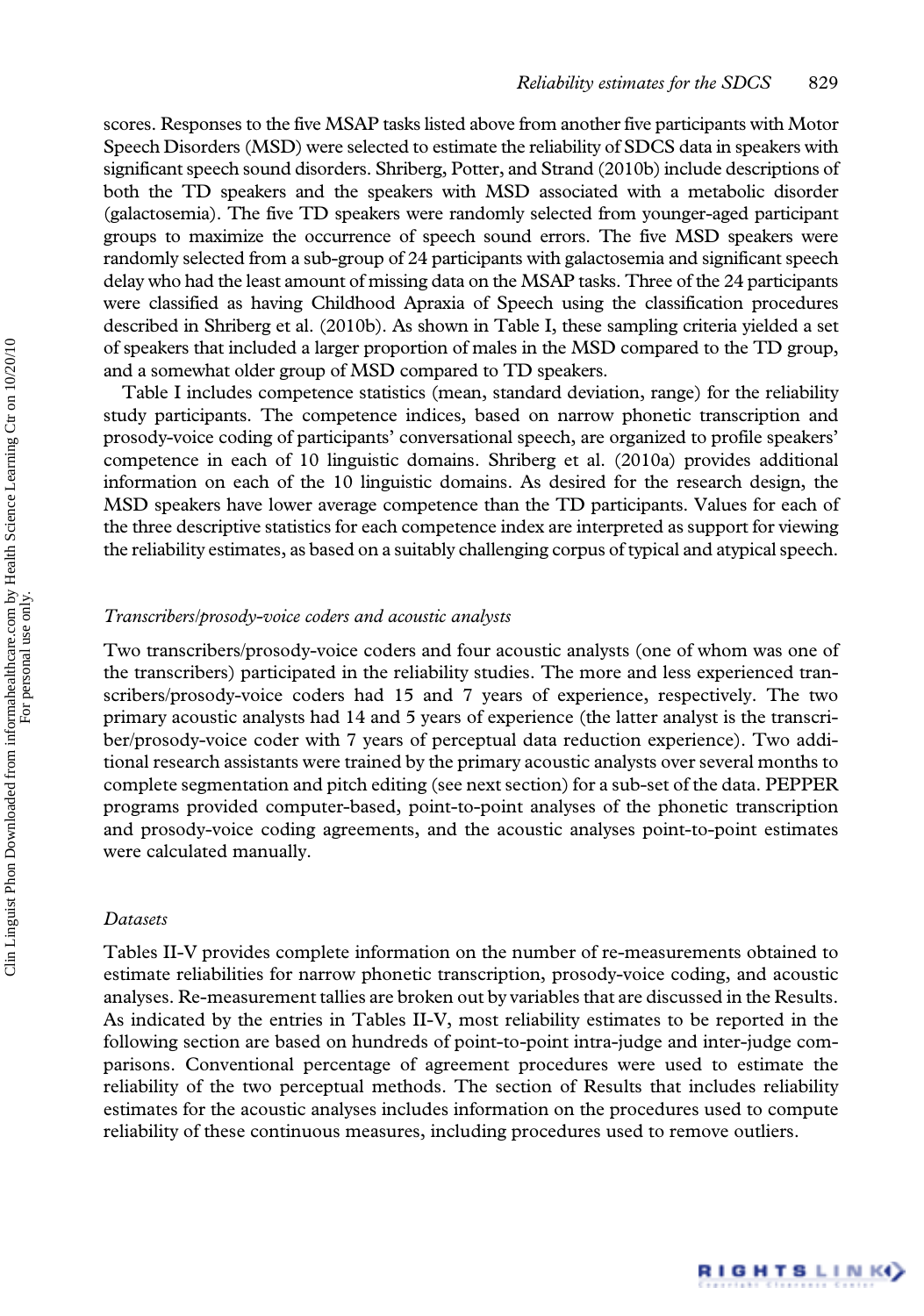|                    |            |                      |                 |                        | Narrow phonetic transcription |              | <b>PVSP</b>                                     |
|--------------------|------------|----------------------|-----------------|------------------------|-------------------------------|--------------|-------------------------------------------------|
| Agreement Speakers |            | <b>MSAP</b><br>tasks | Format          | Evocation              | No. of words<br>compared      | compared     | No. of utterances No. of utterances<br>compared |
| Intra-judge TD     |            | <b>VT</b>            | single<br>words | imitated               | 80                            | $\star\star$ | $\star\star$                                    |
|                    |            | <b>LST</b>           | single<br>words | imitated               | 126                           | $\star\star$ | $\star\star$                                    |
|                    |            | <b>CWT</b>           | single<br>words | imitated               | 180                           | $\star\star$ | $\star\star$                                    |
|                    |            | <b>GFTA</b>          | single<br>words | spontaneous            | 259                           | $\star\star$ | $\star\star$                                    |
|                    |            | <b>CSS</b>           | utterances      | spontaneous            | 953                           | 185          | 120                                             |
|                    | <b>MSD</b> | <b>VT</b>            | single<br>words | imitated               | 80                            | $\star\star$ | $\star\star$                                    |
|                    |            | <b>LST</b>           | single<br>words | imitated               | 129                           | $\star\star$ | $\star\star$                                    |
|                    |            | <b>CWT</b>           | single<br>words | imitated               | 107                           | $\star\star$ | $\star\star$                                    |
|                    |            | <b>GFTA</b>          | single<br>words | spontaneous            | 260                           | $\star\star$ | $\star\star$                                    |
|                    |            | <b>CSS</b>           | utterances      | spontaneous            | 1224                          | 331          | 118                                             |
| Inter-judge TD     |            | VT                   | single<br>words | imitated               | 80                            | $\star\star$ | $\star\star$                                    |
|                    |            | <b>LST</b>           | single<br>words | imitated               | 128                           | $\star\star$ | $\star\star$                                    |
|                    |            | <b>CWT</b>           | single<br>words | imitated               | 180                           | $\star\star$ | $\star\star$                                    |
|                    |            | <b>GFTA</b>          | single<br>words | spontaneous            | 258                           | $\star\star$ | $\star\star$                                    |
|                    |            | <b>CSS</b>           | utterances      | spontaneous            | 969                           | 185          | 120                                             |
|                    | <b>MSD</b> | <b>VT</b>            | single<br>words | imitated               | 80                            | $\star\star$ | $\star\star$                                    |
|                    |            | <b>LST</b>           | single<br>words | imitated               | 126                           | $\star\star$ | $\star\star$                                    |
|                    |            | <b>CWT</b>           | single<br>words | imitated               | 107                           | ★★           | $\star\star$                                    |
|                    |            | <b>GFTA</b>          | single<br>words | spontaneous            | 259                           | $\star\star$ | $\star\star$                                    |
|                    |            | <b>CSS</b>           |                 | utterances spontaneous | 1188                          | 331          | 118                                             |

Table II. Summary of re-measurements of perceptual tokens obtained to estimate the reliability of data reduction methods in the Speech Disorders Classification System (SDCS).

## Results

## Reliability estimates for phonetic transcription

Figure 3 is a display of the point-to-point percentage of agreement findings for phonetic transcription. For each of two agreement metrics, broad and narrow phonetic transcription, individual and mean agreement percentages for consonants (Figure 3a) and vowels (Figure 3b) are organized by type of reliability (intra-judge, inter-judge), speaker group (TD, MSD), and the five MSAP tasks. To provide reliability information on each of the five MSAP tasks in both panels, all percentages of agreement for each task were first averaged to determine the overall rank order of agreement percentages. Over all pairwise comparisons,

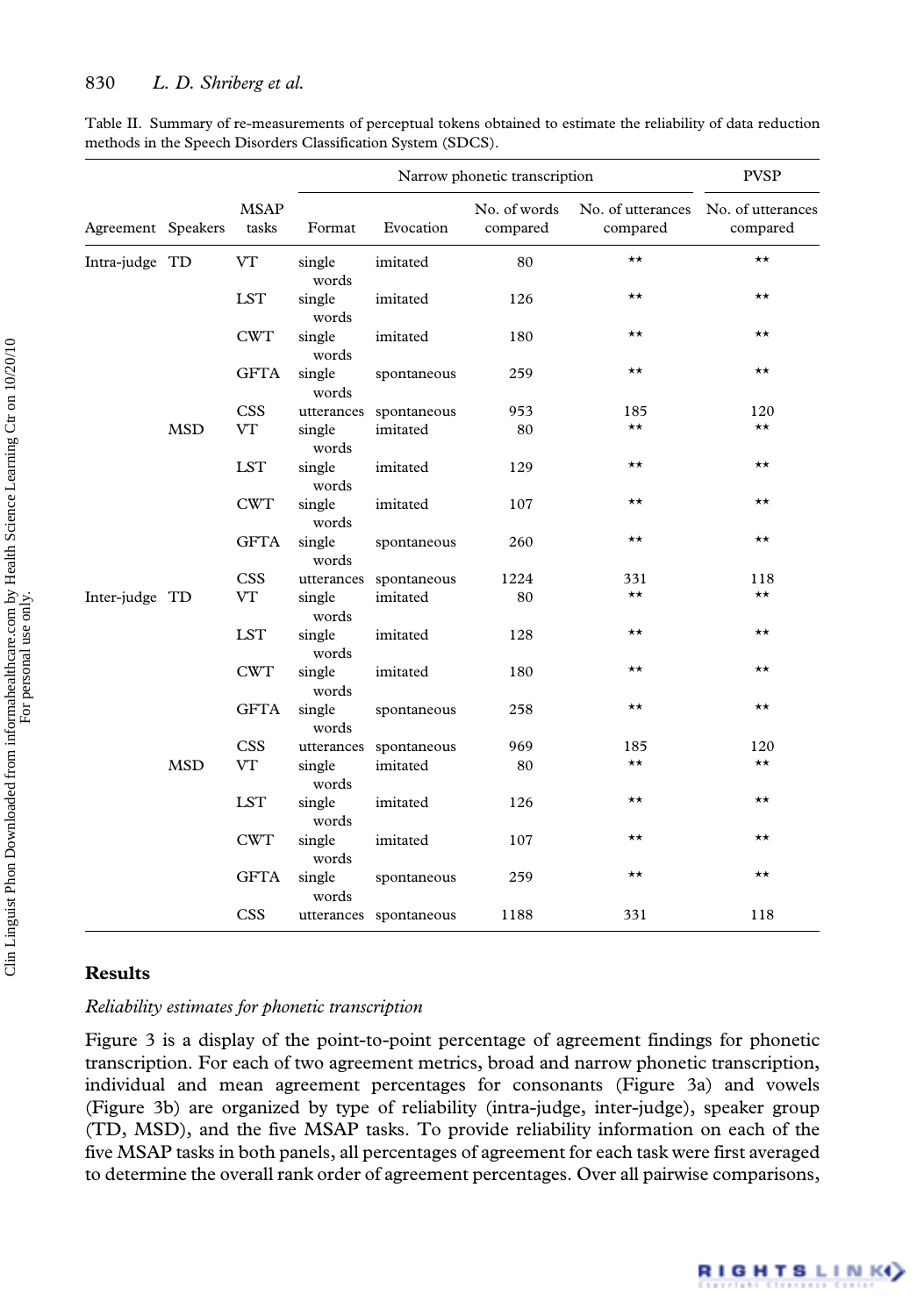Table III. Summary of re-measurements of segment duration tokens obtained to estimate the reliability of data reduction methods in the Speech Disorders Classification<br>System (SDCS). Table III. Summary of re-measurements of segment duration tokens obtained to estimate the reliability of data reduction methods in the Speech Disorders Classification System (SDCS).

| ç |  |
|---|--|
|   |  |

|                    |                            |                |                      | Vowel segment duration Original and reliability estimates |                        |                |                      | Consonant segment duration Original and<br>reliability estimates |                        |
|--------------------|----------------------------|----------------|----------------------|-----------------------------------------------------------|------------------------|----------------|----------------------|------------------------------------------------------------------|------------------------|
| Agreement Speakers | $_{\rm{task}}^{\rm{MSAP}}$ |                | Original Re-measured | With outliers<br>removed                                  | Percentage<br>outliers |                | Original Re-measured | With outliers<br>removed                                         | Percentage<br>outliers |
| ₿<br>Intra-judge   |                            |                |                      |                                                           |                        |                |                      |                                                                  |                        |
|                    |                            | 135            | 129                  | 121                                                       | 6.2                    |                |                      |                                                                  |                        |
|                    |                            |                |                      |                                                           |                        |                |                      |                                                                  |                        |
|                    |                            | 531            | 530                  | 498                                                       | 6.0                    | 165            | 162                  | 156                                                              | 3.7                    |
| <b>NSD</b>         |                            | 73             | $70\,$               | 66                                                        | 5.7                    |                |                      |                                                                  |                        |
|                    |                            | 76             | 73                   | $\overline{70}$                                           | 4.1                    | $\overline{c}$ | $\frac{6}{1}$        | 15                                                               | 6.3                    |
|                    |                            | $\sqrt{2}$     | $\sqrt{2}$           | 66                                                        | 5.7                    | 79             | 73                   | 72                                                               | 1.4                    |
|                    |                            |                |                      |                                                           |                        |                |                      |                                                                  |                        |
|                    |                            | 554            | 539                  | 518                                                       | 3.9                    | 149            | 147                  | 142                                                              | 3.4                    |
| Inter-judge TD     |                            | 142            | 142                  | 130                                                       | 8.5                    |                |                      |                                                                  |                        |
|                    |                            | 148            | 154                  | 147                                                       | 4.5                    | 38             | 32                   | 29                                                               | 9.4                    |
|                    |                            | 135            | 124                  | 116                                                       | 6.5                    |                |                      |                                                                  |                        |
|                    |                            |                |                      |                                                           |                        | 38             | 32                   | $\mathcal{L}^{\mathcal{O}}$                                      | 9.4                    |
|                    |                            | 531            | 517                  | 491                                                       | 5.0                    | 165            | 161                  | 157                                                              | 2.5                    |
| <b>ASD</b>         |                            | 73             |                      | $^{68}$                                                   | 6.8                    |                |                      |                                                                  |                        |
|                    |                            |                | $727$                | 69                                                        | 4.2                    | $\overline{a}$ | $\frac{5}{1}$        | $\vec{a}$                                                        | 6.7                    |
|                    |                            | $\overline{C}$ |                      | $^{68}$                                                   | 2.9                    |                |                      |                                                                  |                        |
|                    |                            |                |                      |                                                           |                        | 79             | 72                   | $_{68}$                                                          | 5.6                    |
|                    |                            | 554            | 551                  | 526                                                       | 4.5                    | 149            | 149                  | 137                                                              | 8.1                    |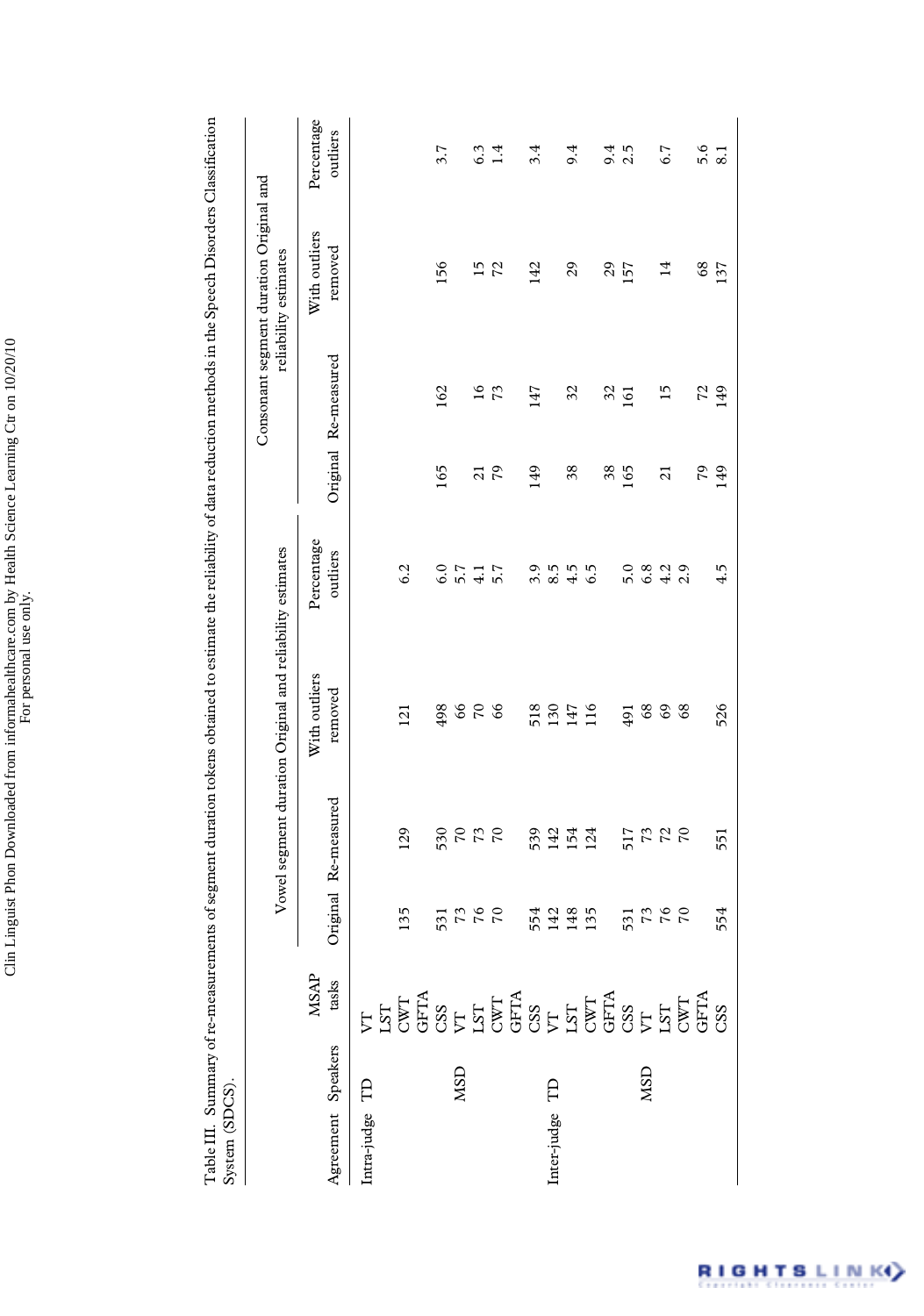|             |            | the Speech Disorders Classification System (SDCS)                     |                                               | Table IV. Summary of re-measurements of Fundamental Frequency (F0) and first formant (F1) tokens obtained to estimate the reliability of data reduction methods in |                          |                        |          |                                                       |                          |                        |
|-------------|------------|-----------------------------------------------------------------------|-----------------------------------------------|--------------------------------------------------------------------------------------------------------------------------------------------------------------------|--------------------------|------------------------|----------|-------------------------------------------------------|--------------------------|------------------------|
|             |            |                                                                       |                                               | Fundamental Frequency (F0) Original and reliability estimates                                                                                                      |                          |                        |          | First Formant (F1) Original and reliability estimates |                          |                        |
| Agreement   | Speakers   | MSAP tasks                                                            | Original                                      | Re-measured                                                                                                                                                        | With outliers<br>removed | Percentage<br>outliers | Original | Re-measured                                           | With outliers<br>removed | Percentage<br>outliers |
| Intra-judge | Э          | <b>ដូចមិន និង មាន និង មាន និង</b><br>កូន្មដឹង និង មាន មាន មាន មាន និង |                                               |                                                                                                                                                                    |                          |                        |          |                                                       |                          |                        |
|             |            |                                                                       |                                               |                                                                                                                                                                    |                          |                        |          |                                                       |                          |                        |
|             |            |                                                                       |                                               |                                                                                                                                                                    |                          |                        |          |                                                       |                          |                        |
|             |            |                                                                       |                                               |                                                                                                                                                                    |                          |                        | 88       | 70                                                    | 65                       | 7.1                    |
|             | <b>NSD</b> |                                                                       |                                               | $\mathcal{C}$                                                                                                                                                      | 68                       | 2.9                    | 73       | 69                                                    | 63                       | 8.7                    |
|             |            |                                                                       | <b>7267</b>                                   | $\mathcal{L}_{2}$                                                                                                                                                  | $^{68}$                  | $6.8\,$                |          |                                                       |                          |                        |
|             |            |                                                                       |                                               | 68                                                                                                                                                                 | 65                       | 4.4                    |          |                                                       |                          |                        |
|             |            |                                                                       |                                               |                                                                                                                                                                    |                          |                        |          |                                                       |                          |                        |
|             |            |                                                                       | 548                                           | 533                                                                                                                                                                | 524                      | 1.7                    | 117      | $\frac{4}{4}$                                         | 42                       | 4.5                    |
| Inter-judge | Ê          |                                                                       |                                               |                                                                                                                                                                    |                          |                        | 140      | 137                                                   | 135                      | $\frac{5}{1}$          |
|             |            |                                                                       |                                               | 142                                                                                                                                                                | 138                      | 2.8                    |          |                                                       |                          |                        |
|             |            |                                                                       | 142<br>148                                    | 154                                                                                                                                                                | 148                      | 3.9                    |          |                                                       |                          |                        |
|             |            |                                                                       | 270                                           | 251                                                                                                                                                                | 244                      | 2.8                    |          |                                                       |                          |                        |
|             |            |                                                                       | 1060                                          | 1030                                                                                                                                                               | 994                      | 3.5                    | 88       | 73                                                    | 69                       | 5.5                    |
|             | <b>NSD</b> |                                                                       |                                               | 73                                                                                                                                                                 | $\frac{1}{2}$            | 4.1                    | 73       | 72                                                    | $\overline{r}$           | 2.8                    |
|             |            |                                                                       | $\begin{array}{c} 73 \\ 76 \\ 67 \end{array}$ | $\frac{5}{17}$                                                                                                                                                     |                          | $\ddot{\circ}$         |          |                                                       |                          |                        |
|             |            |                                                                       |                                               |                                                                                                                                                                    | 68                       | 2.9                    |          |                                                       |                          |                        |
|             |            |                                                                       |                                               |                                                                                                                                                                    |                          |                        |          |                                                       |                          |                        |
|             |            |                                                                       | 548                                           | 544                                                                                                                                                                | 538                      | Ξ                      | 117      | 79                                                    | 74                       | 6.3                    |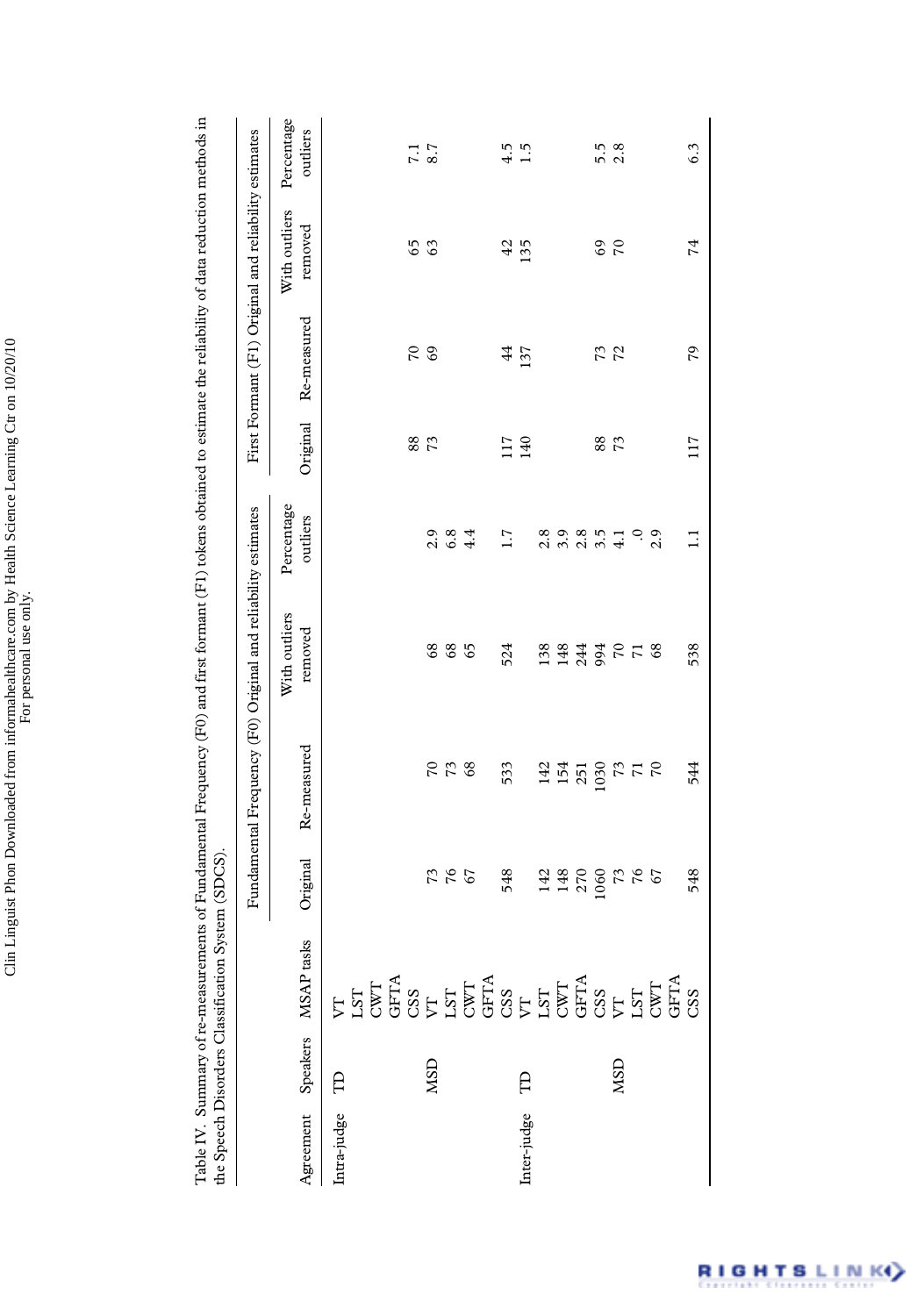|             |            | Disorders Classification System (SDCS). |          | Table V. Summary of re-measurements of second formant (F2) and third formant (F3) tokens obtained to estimate the reliability of data reduction methods in the Speech |                          |                        |                |                 |                                                       |                        |
|-------------|------------|-----------------------------------------|----------|-----------------------------------------------------------------------------------------------------------------------------------------------------------------------|--------------------------|------------------------|----------------|-----------------|-------------------------------------------------------|------------------------|
|             |            |                                         |          | Second Formant (F2) Original and reliability estimates                                                                                                                |                          |                        |                |                 | Third Formant (F3) Original and reliability estimates |                        |
| Agreement   | Speakers   | tasks<br>MSAP                           | Original | Re-measured                                                                                                                                                           | With outliers<br>removed | Percentage<br>outliers | Original       | Re-measured     | With outliers<br>removed                              | Percentage<br>outliers |
| Intra-judge | Э          |                                         |          |                                                                                                                                                                       |                          |                        |                |                 |                                                       |                        |
|             |            |                                         | 88       | $\overline{C}$                                                                                                                                                        | 67                       | 4.3                    | 88             | 70              | 64                                                    | 8.6                    |
|             | <b>NSD</b> |                                         | 73       | 69                                                                                                                                                                    | 67                       | 2.9                    | $\overline{r}$ | 66              | 64                                                    | 3.0                    |
|             |            |                                         |          |                                                                                                                                                                       |                          |                        |                |                 |                                                       |                        |
|             |            |                                         | 117      | $\frac{44}{3}$                                                                                                                                                        | $\vec{+}$                | 6.8                    | 116            | $\frac{44}{3}$  | 42                                                    | 4.5                    |
| Inter-judge | Э          |                                         | 142      | 139                                                                                                                                                                   | 135                      | 2.9                    | 142            | 139             | 132                                                   | 5.0                    |
|             |            |                                         |          |                                                                                                                                                                       |                          |                        |                |                 |                                                       |                        |
|             |            |                                         | $88\,$   |                                                                                                                                                                       | $\overline{C}$           | $\frac{1}{4}$          | 88             | 73              | $^{68}$                                               | 6.8                    |
|             | <b>NSD</b> |                                         | 73       | 73<br>72                                                                                                                                                              | 67                       | 6.9                    | $\overline{7}$ | $\overline{70}$ | 68                                                    | 2.9                    |
|             |            |                                         |          |                                                                                                                                                                       |                          |                        |                |                 |                                                       |                        |
|             |            |                                         | 117      | 80                                                                                                                                                                    | 76                       | 5.0                    | 116            | 78              | 76                                                    | 2.6                    |

 $\mathsf{l}$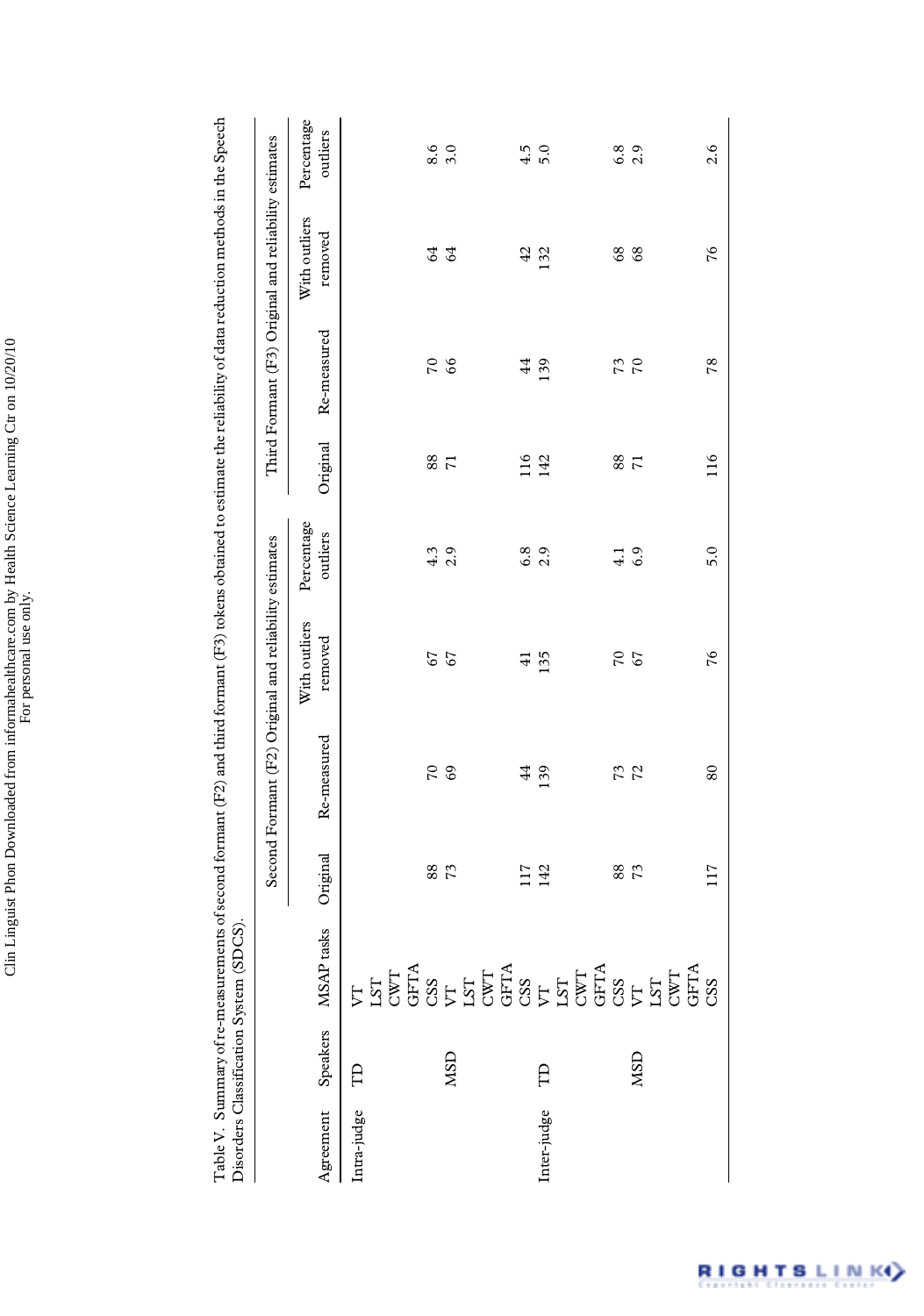

Figure 3. Intra-judge and inter-judge reliability estimates for broad and narrow phonetic transcription of five Madison Speech Assessment Protocol (MSAP) tasks from five speakers with typically-developing (TD) speech and five speakers with motor speech disorder (MSD); (a) and (b) include findings for consonant and vowel agreement, respectively. The MSAP tasks are keyed as follows: Vowel Task  $1 = 1$ ,  $GFTA-2 = 2$ , Lexical Stress Task = 3, Continuous Speech Sample =  $4$ , and Challenging Words Task =  $5$ . See text for description of the two transcription metrics.

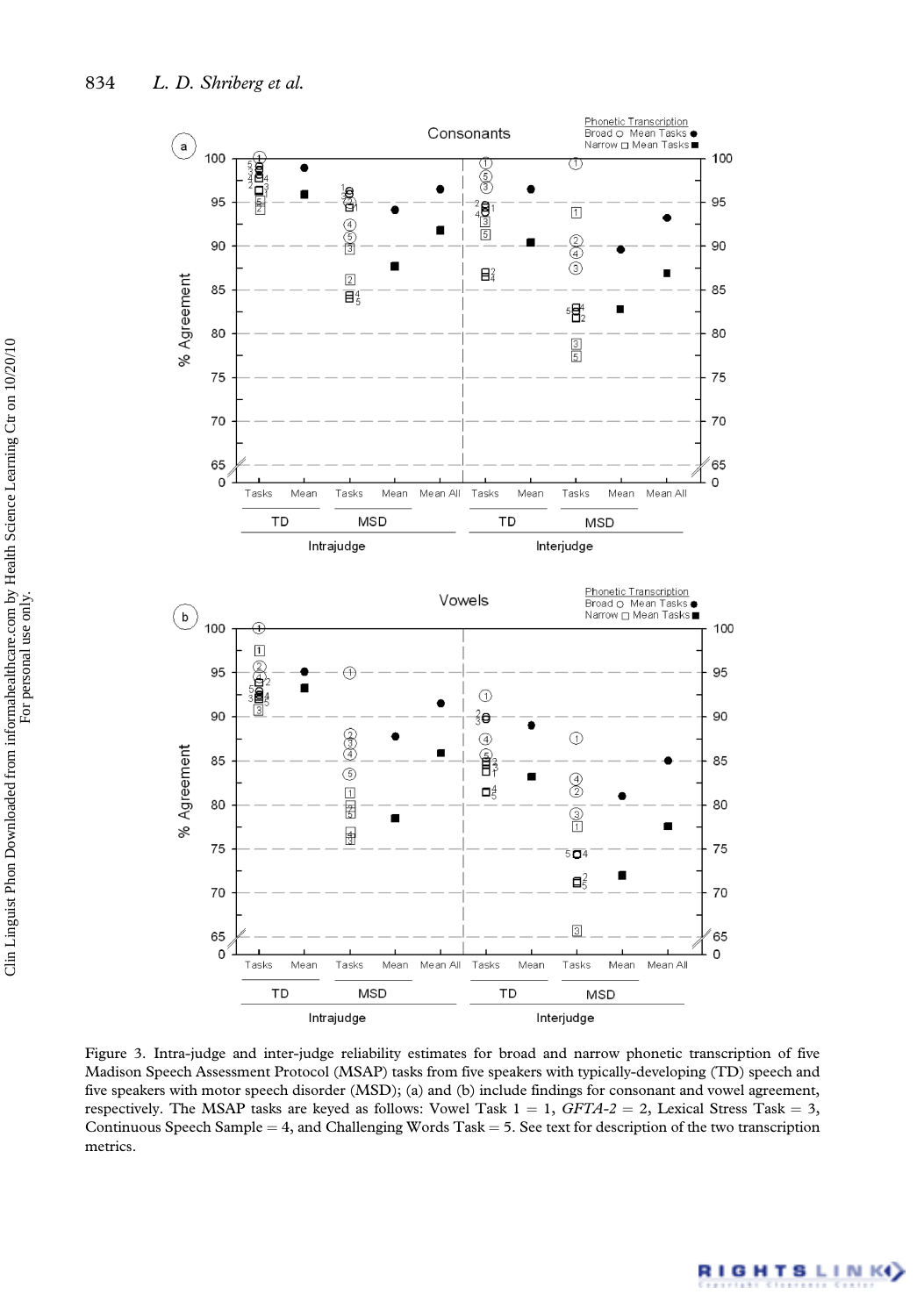the order of tasks from highest to lowest mean percentage of agreement was: (1) Vowel Task 1 (VT1), (2) Goldman-Fristoe Test of Articulation-2 (GFTA-2), (3) Lexical Stress Task (LST), (4) Conversational Speech Sample (CSS), and (5) Challenging Words Task (CWT). This sequence is generally, but not perfectly, similar to their left-to-right positions at the bottom of Figure 2. These rank-ordered numbers  $(1-5)$  are also used to denote the five tasks in Figures 4 and 5 (see figure legends for additional conventions). The two agreement metrics in the key for Figure 3 reflect increasing agreement stringency. Broad phonetic transcription agreement requires only matching phoneme symbols in the transcript comparisons, whereas narrow phonetic transcription agreement requires agreement for both the phoneme and all diacritic symbols.

*Overall findings.* As shown across Figures  $3(a)$  and (b), consonant and vowel transcription agreement percentages ranged from a high of 100% (intra-judge agreement on broad transcription of both vowels and consonants in VT1 produced by TD speakers) to a low of 65.6% (inter-judge agreement on narrow phonetic transcription of vowels in LST produced by MSD speakers). With the exception of the latter finding, the remaining agreement percentages, ranging from low 70% values to high 90% values, are as high or higher than transcription reliability findings reported in prior reviews of the literature and in our laboratory (Shriberg and Lof, 1991; McSweeny and Shriberg, 1995; Shriberg, McSweeny, Anderson, Campbell, Chial, Green, et al., 2005). Following is a summary of trends in the individual and mean agreement estimates shown in Figure 3.

Findings: Transcription metric. As shown in the 'Mean All' values in Figure 3, the lowest reliability estimates in each of the four agreement percentages were those calculated for narrow phonetic transcription, including intra-judge (91.8%) and inter-judge (86.7%) percentage agreements for consonants and intra-judge (85.9%) and inter-judge (77.6%) percentage agreements for vowels. Averaging over the four comparisons, reliability estimates for narrow transcription were 6.1% lower than estimates based on broad transcription.

For projects using the SDCS that do not report reliability estimates, the present estimates in Figure 3 for broad and narrow transcription by experienced transcribers could be used to indicate the constraints on SDCS findings associated with transcription. For example, in a prior report on the Percentage of Consonants Correct (PCC) measure, we estimated that the standard error of measurement for a PCC score from a conversational speech sample from a pre-school child with speech delay (i.e. narrow phonetic transcription, inter-judge agreement, consonants) was  $\sim$  4% (Shriberg, Austin, Lewis, McSweeny, and Wilson, 1997). For the present estimates of transcription reliability we have not included standard errors of measurement. As in other contemporary, evidenced-based forms of high stakes testing, diagnostic classification of speech disorders using the finalized SDCS will require attention to these and other psychometric needs.

Findings: Agreement type. Figure 3 includes eight means for each of the two types of transcription metrics that allow comparisons between intra-judge and inter-judge agreement. For the purposes of these estimates, directional differences between original and retranscription within and between transcribers were ignored. Such information is, of course, central in determining if there is any directional bias in retranscription, especially over a lengthy period of time as might be reported for longitudinal data including treatment studies. For inter-judge reliability, a directional difference could indicate differences associated with the training of transcribers or their application of conventions such as the many described in a current

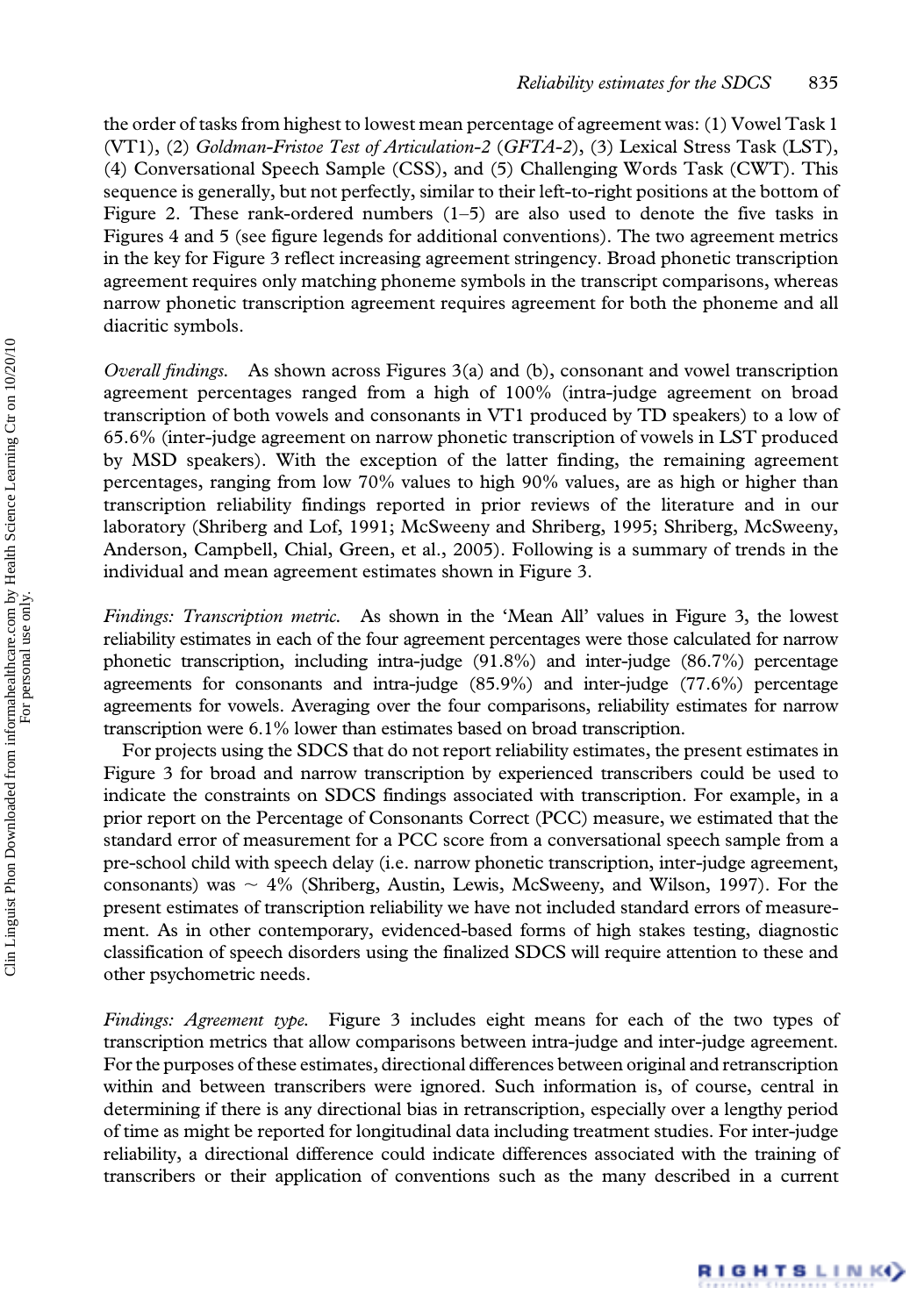

Figure 4. Intra-judge and inter-judge reliability estimates for Prosody-Voice Screening Profile (PVSP coding at two levels of sensitivity) using continuous speech samples from five speakers with typically-developing speech (TD) and five speakers with motor speech disorder (MSD). (a) Includes findings for Prosody agreement, including Phrasing (P), Rate (R) and Stress (S). (b) Includes findings for Voice agreement, including Loudness (L), Pitch (P), Laryngeal Quality (Q) and Resonance (R). Shriberg et al. (2010a) includes additional information on these seven PVSP domains and the two prosody-voice coding metrics.

**RIGHTSLINK**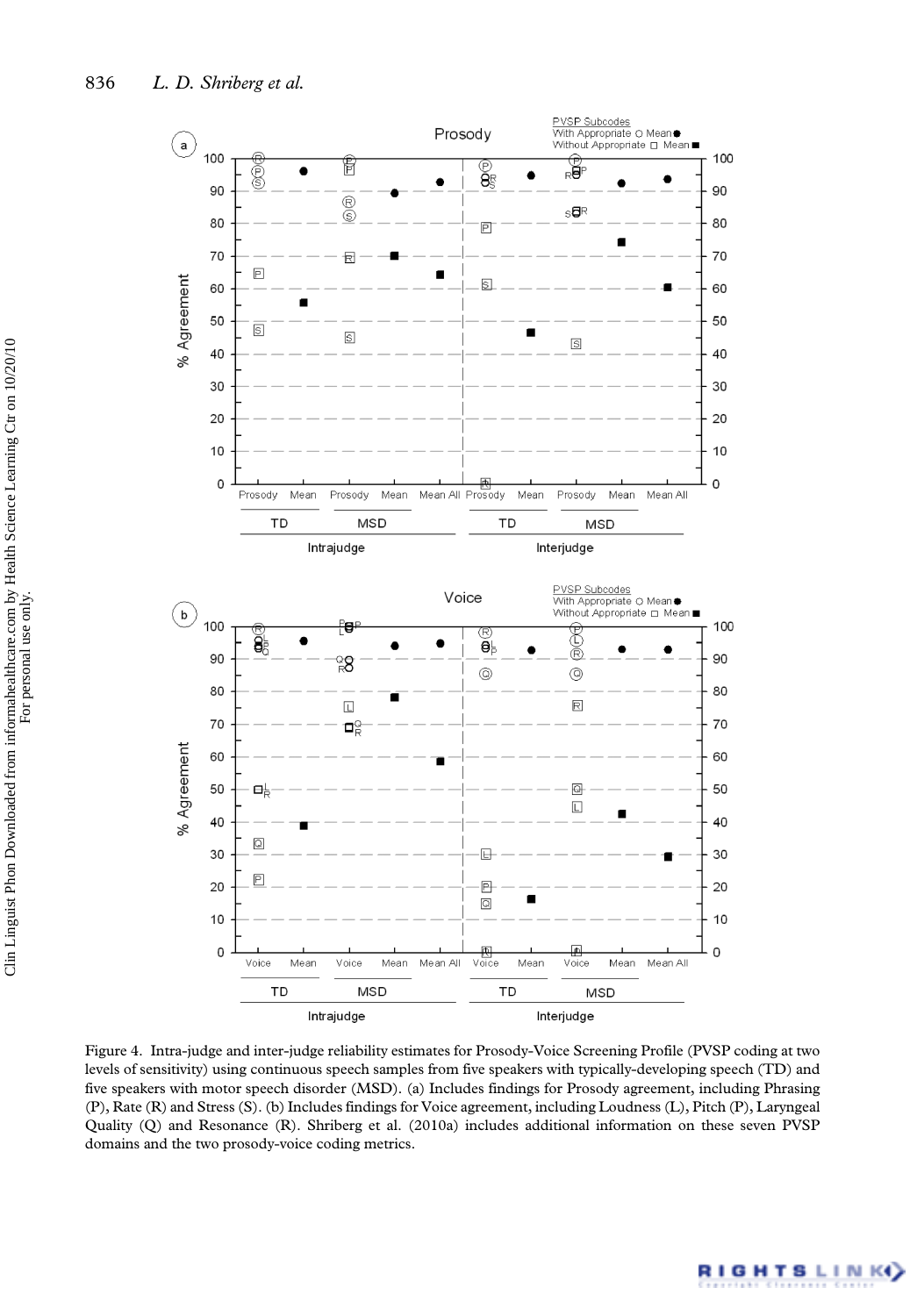

Figure 5. Intra-judge and inter-judge reliability estimates for six acoustic parameters using five Madison Speech Assessment Protocol (MSAP) tasks from five speakers with typically-developing speech (TD) and five speakers with motor speech disorder (MSD). The six panels include agreement findings for the following acoustic parameters: (a) consonant segmentation, (b) vowel segmentation, (c) fundamental frequency at the temporal mid-point, (d)–(f) formant frequencies for F1, F2, and F3, respectively. See text for description of the six acoustic parameters and the percentage of agreement metric.

**RIGHTSLINK**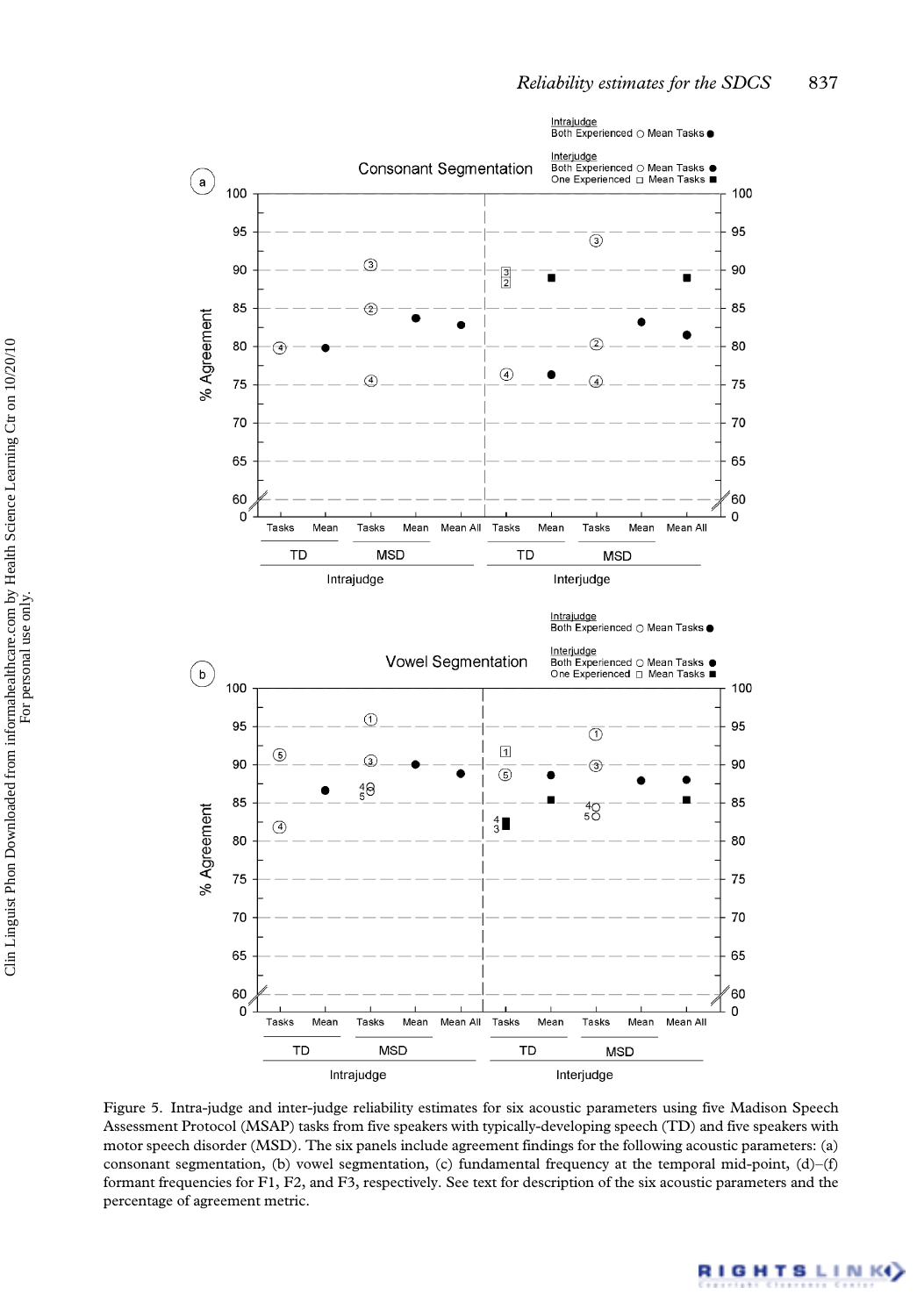

For personal use only.

Figure 5. (Continued).

**RIGHTSLINKO**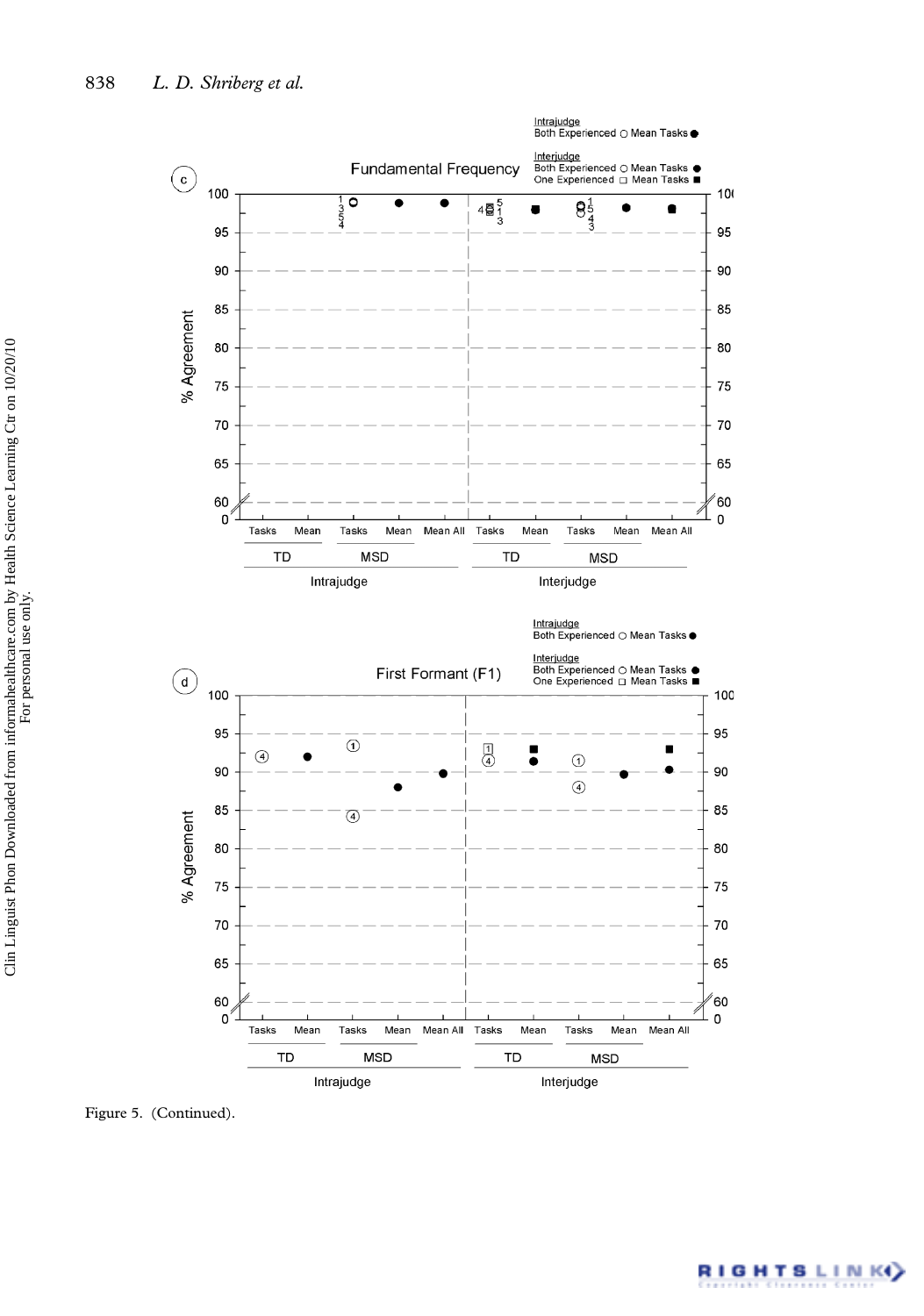

Figure 5. (Continued).

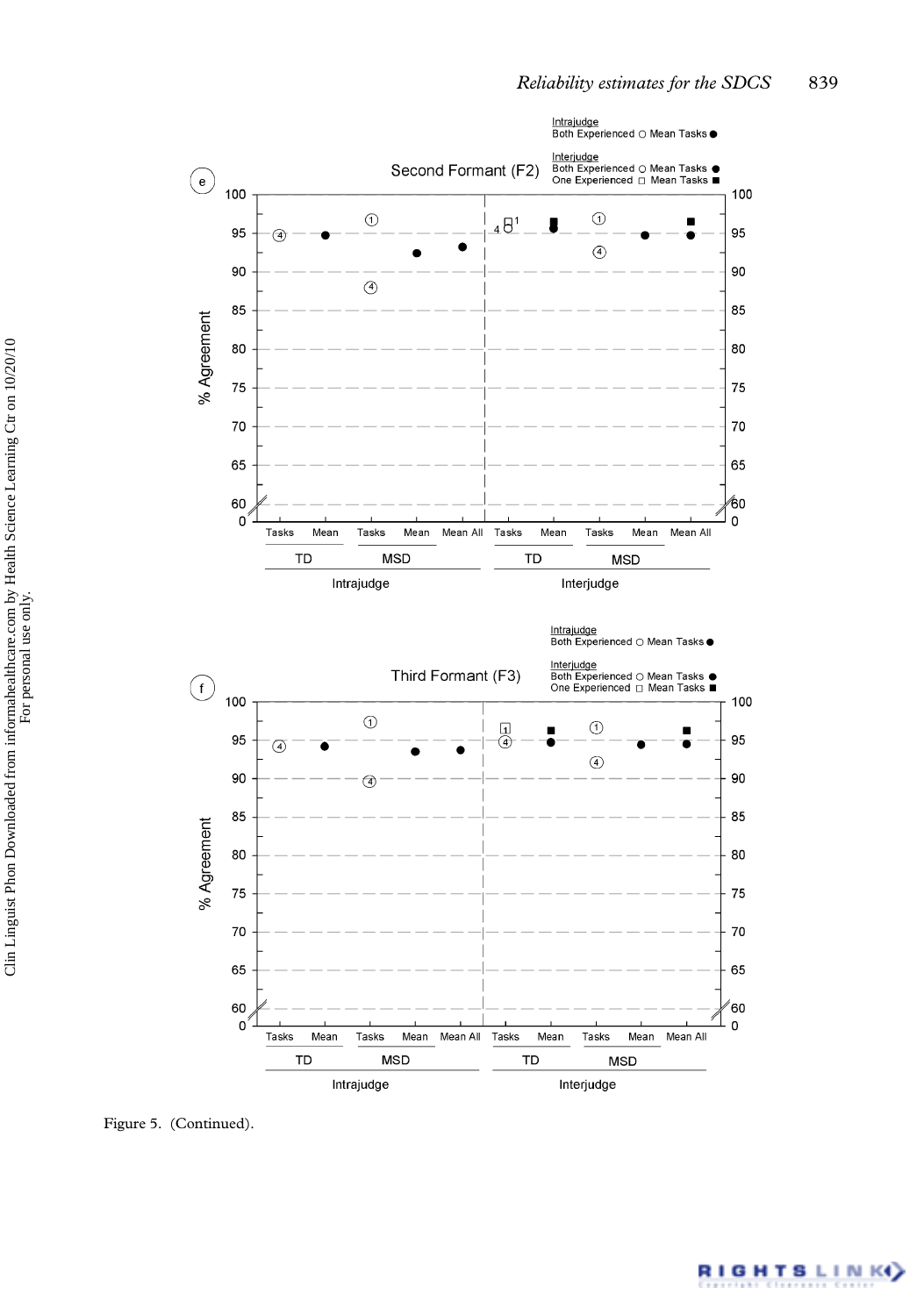laboratory manual for SDCS methods. As indicated previously, both transcribers in the present intra-judge and inter-judge reliability estimates had considerable years of training, and therefore the present emphasis was on the magnitudes of agreement, rather than on differences between individual transcribers.

Averaging over the eight narrow transcription findings shown above for each estimate, the mean intra-judge agreement was 88.9% and the mean inter-judge agreement was 82.1%, or  $\sim$ 7% lower. As above, such estimates from well-trained transcribers may represent the limits of intra-judge and inter-judge agreement using auditory-perceptual information and SDCS procedural conventions. Inter-judge transcriber agreement markedly lower than the 7% difference from intra-judge agreement obtained in the present reliability estimate (i.e., > 7%) could suggest the need for consensus reliability support from an additional transcriber before using SDCS findings for typologic and aetiologic classification, as described in Shriberg et al. (2010a). Also, as discussed above relative to the standard error of measurement, the  $\sim 11\%$ difference in retranscription by the same transcriber (i.e., 100–88.9%) suggests that caution should be exercised in contexts in which marginal differences in speech competence are used for clinical decision-making.

Findings: Speaker competence. As indicated in Figure 3, reliability estimates differed considerably by the speech competence of the participants (TD compared to MSD) and by the perceptual challenges associated with each of the five speech tasks on which estimates were based. The narrow phonetic transcription reliability estimate for the five TD speakers averaged over the four intra-judge and inter-judge agreement comparisons was 90.7%, compared to 80.3% for the five MSD speakers calculated in the same way. This substantial difference reflects the central role of a speaker's frequency and type of articulation errors on estimates of the reliability of phonetic transcription. For the present purpose, speakers with MSD were selected to evoke such differences, because, unlike the TD speakers, MSD speakers had an especially large number of vowel and consonant distortions. Such findings underscore likely pronounced differences in transcription reliability associated with the typologic and aetiologic classifications of SSD described in Shriberg et al (2010a).

Findings: Speech task. A final observation on the narrow phonetic transcription reliability estimates in Figure 3 is to highlight the many considerable differences associated with speech tasks. Recall that agreement percentages for comparisons in Figure 3 were averaged to determine the rank order  $(1–5)$  of the five MSAP tasks from least to most challenging for transcription. Notice that this pattern of decreasing agreement percentages across the five types of speech tasks is generally observable for all comparisons in Figure 3, but with marked differences in several comparisons. As noted previously, across-task differences were greatest for the MSD participants, most often for comparisons of Vowel Task 1 (VT1) with GFTA-2. Tasks that included the highest number of sounds on which speakers had an array of distortions were associated with lower narrow phonetic transcription agreement. Notice that the Challenging Words Task (CWT), which contains a high proportion of sibilant fricatives and liquids, generally was associated with lower narrow phonetic transcription agreement than the consonant agreement percentages from conversational speech samples.

Conclusions. It is useful to view these transcription reliability findings from the perspective of what the information from each speech task provides for typologic and aetiologic classification. A general observation is that, wherever possible, SDCS classifications should be derived from findings from speech tasks associated with the highest transcriber reliability,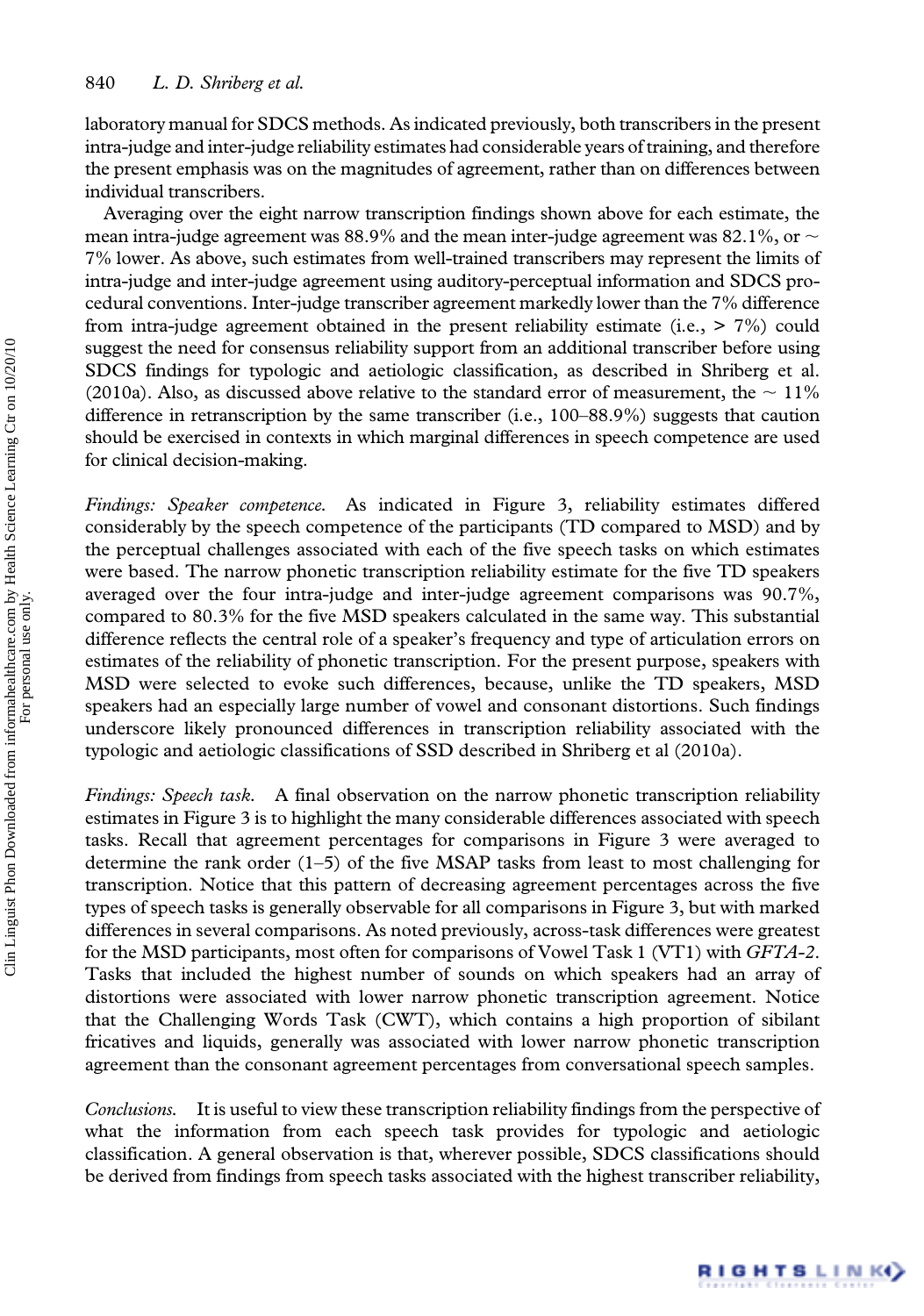provided their validity is at least comparable to validity estimates from other samples. For example, Vowel Task 1 (VT1) appears to be associated with high reliability for vowels, likely because the duration of the vowels in one-syllable citation forms provides a highly salient signal for transcription, compared, for example, to the salience of the same vowels that are considerably shorter in duration and have a smaller vowel space in conversational speech. With all their complexities, however, conversational speech samples have been highly valued both for reflecting the confluence of cognitive, language, and phonological competence and for their social validity in indexing handicap. Standardized speech assessment protocols must evaluate such validity-reliability tradeoffs when faced with limited time and resources (Morrison and Shriberg, 1992).

#### Reliability estimates for Prosody-Voice Screening Profile codes

As described previously, the goal of the perceptually-based Prosody-Voice Screening Profile (PVSP), developed before the contemporary availability of acoustics software, was to provide a screening tool for research in childhood speech sound disorders. Although PVSP validity studies have indicated that the three Prosody domains (Phrasing, Rate, Stress) and four Voice domains (Loudness, Pitch, Laryngeal Quality, Resonance) meet validity and reliability criteria for screening, agreement data at the lower level of the prosody-voice codes has consistently been too low for research and clinical decision-making based solely on PVSP findings (Shriberg, Kwiatkowski, and Rasmussen, 1990; Shriberg, Kwiatkowski, Rasmussen, Lof, and Miller, 1992; McSweeny and Shriberg, 1995). Essentially, experienced prosodyvoice coders in prior studies have been shown to have excellent (90–100%) to adequate (80– 89%) reliability in classifying behaviours in the seven domains as 'Appropriate' (PV Code 1) vs 'Inappropriate', but agreement on many of the remaining 31 PV codes for inappropriate prosody-voice (particularly the codes for voice quality and resonance) has typically been well below 80%. This finding for the lower-level PVSP codes is comparable to point-to-point agreement findings at the level of individual diacritics in narrow phonetic transcription. A long-term goal since initial development of the PVSP has been to identify acoustic correlates for each possible PVSP code using acoustic software. As described in Shriberg et al. (2010a) an analysis framework termed the Competence, Precision, and Stability Analytics (CPSA) currently includes acoustic measures to index performance for many speech, prosody, and voice domains. Perceptual data reduction is used primarily for the Competence indices, and acoustic data reduction is used for most Precision and Stability indices/markers. Table II includes information on the number and types of comparisons used to estimate PVSP reliability cross-tabulated by relevant independent variables.

Findings: PVSP metric. The primary variable associated with the magnitude of PVSP agreement percentages is the degree of resolution captured by the measurement metric. The reliability estimates in Figures 4(a) (three prosody domains) and (b) (four voice domains) indicate the large difference in estimates based on whether agreement on utterances considered appropriate are included in the calculation. The eight means of the agreement percentages for the utterances coded 'with appropriate' by at least one coder range from 89.3–96.1%, averaging 93.5% across the seven prosody-voice domains. In comparison, means of the agreement percentages for the utterances coded 'without appropriate' (i.e., not including 'appropriate') by both coders range from 16.3–78.3%, averaging 52.8% across the 31 PVSP screening subcodes (including agreement on sub-codes as low as 0%). Many of these latter percentages reflect the low occurrence of inappropriate codes in the corpus. For example, if only one of two

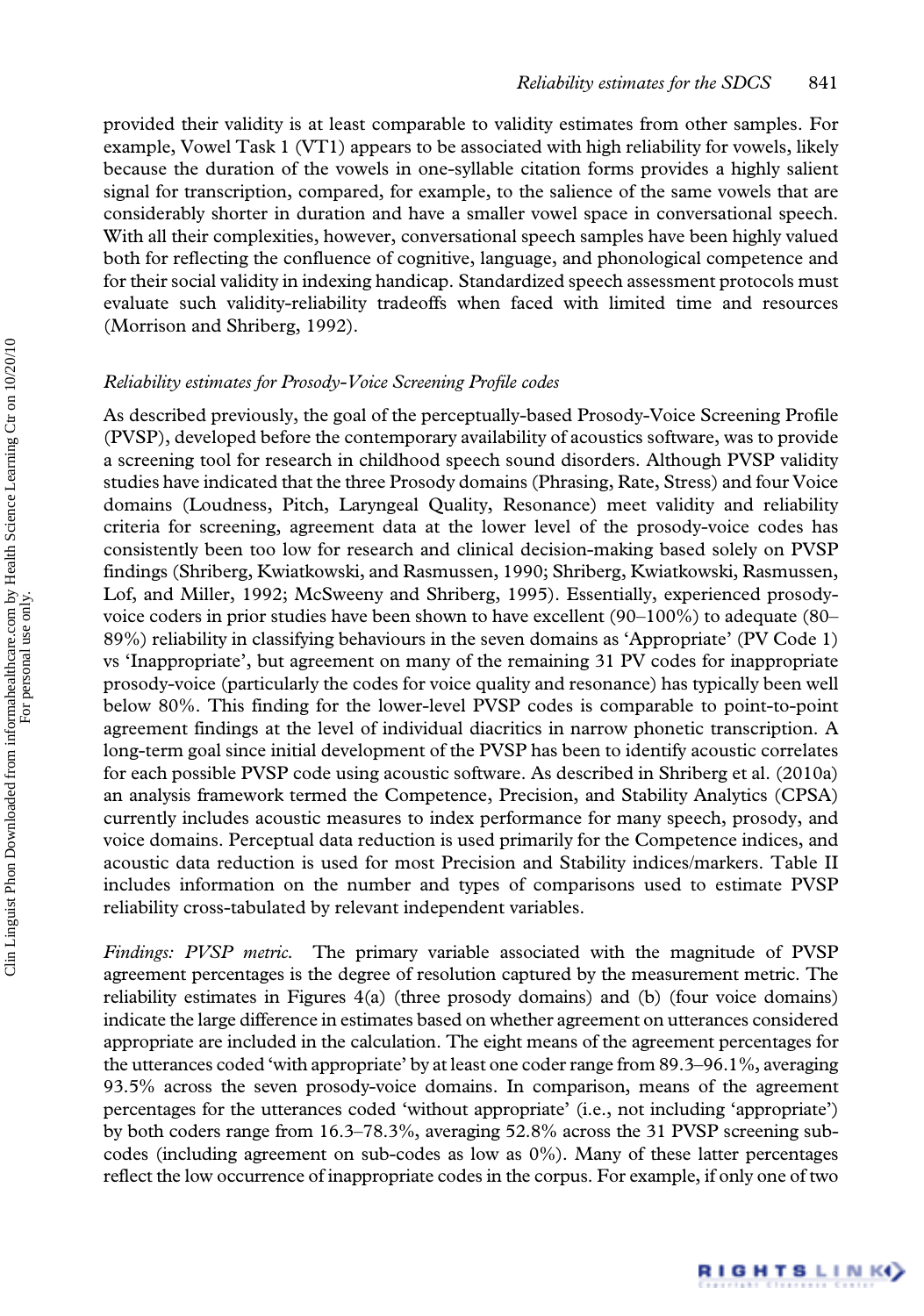coders perceives a speaker to have a tremor (PV Code 26: Break/Shift/Tremulous) in one utterance, agreement will be 0%. Such findings parallel those reported for narrow transcription of low frequency of occurrence diacritics (Shriberg and Lof, 1991). We address this constraint in the following section on reliability of acoustics methods.

Findings: Agreement type. To address whether intra-judge agreement is higher than interjudge agreement, as is generally found in reliability data, it is useful for reasons just reviewed to restrict calculations to only those using the PVSP sub-codes with appropriate metric. Averaging the agreement comparisons over the eight data sets using this less stringent criterion yields an average of 93.8% for intra-judge agreement and 93.2% for inter-judge agreement. These essentially similar findings are clearly associated with the limited range of the data points, with all eight values above 89%. For these very experienced coders, there was excellent intra-judge and inter-judge agreement for the pass–fail prosody-voice screening data used primarily in the SDCS Competence indices.

Findings: Speaker competence. Frequency of occurrence of inappropriate prosody and voice underlies, in part, the differences associated with speaker types shown in Figure 4. Although agreement percentages were lower for the PVSP sub-codes without appropriate metric than for the PVSP sub-codes with appropriate metric, differences between the two percentages of agreement metrics were smaller for MSD compared to TD speakers. Averaged over the seven PVSP domains, the difference between the two coding metrics averaged 55.4% for the TD speakers and 25.9% for the MSD speakers. This interaction between the type of agreement metric and the frequency of inappropriate behaviours in a corpus, which may appear counterintuitive, is often missed in reliability estimates that do not examine findings at the level of speaker type.

Findings: Prosody-voice domain. A final set of findings addresses potential differences across the seven prosody-voice domains percentages using the screening level metric of PVSP subcodes with appropriate. As reported previously, all values ranged from 82.2–100%, indicating no substantial differences in the absolute magnitudes of reliability estimates across domains. In addition to their extensive years of experience, each prosody-voice coder continued to interact with each other in the laboratory setting to maintain calibration. We have discussed the concept of 'calibration drift' in studies cited previously, a problem with all perceptual evaluation systems as judges develop unique ways to handle challenging perceptual judgements. To guard against calibration drift in data reduction, frequent reliability estimates followed by discussion is mandatory. Such information is useful when considering the costs and benefits of phonetic transcription by consensus (e.g., Shriberg, Hinke, and Trost-Steffen, 1987), which may maximize the validity and reliability of classification decisions, but not be feasible in time or costs for on-going clinical services or research.

There were large differences in the levels of coder agreement when estimated using the more stringent metric that included only PVSP inappropriate sub-codes. As all were unacceptably low for descriptive-explanatory purposes, it is not useful to compare and contrast their relative magnitudes. As above, the low occurrence of most of the 31 codes in the present sample of 10 speakers, in contrast to the hundreds of data point comparisons used to estimate the reliability of transcription and acoustics procedures (Table II) renders the data in Figure 4 only advisory. For the original screening purpose for which the PVSP was developed, the magnitudes of the reliability estimates indexing appropriate vs inappropriate prosody are interpreted as adequate for indices at this diagnostic level of sensitivity and specificity.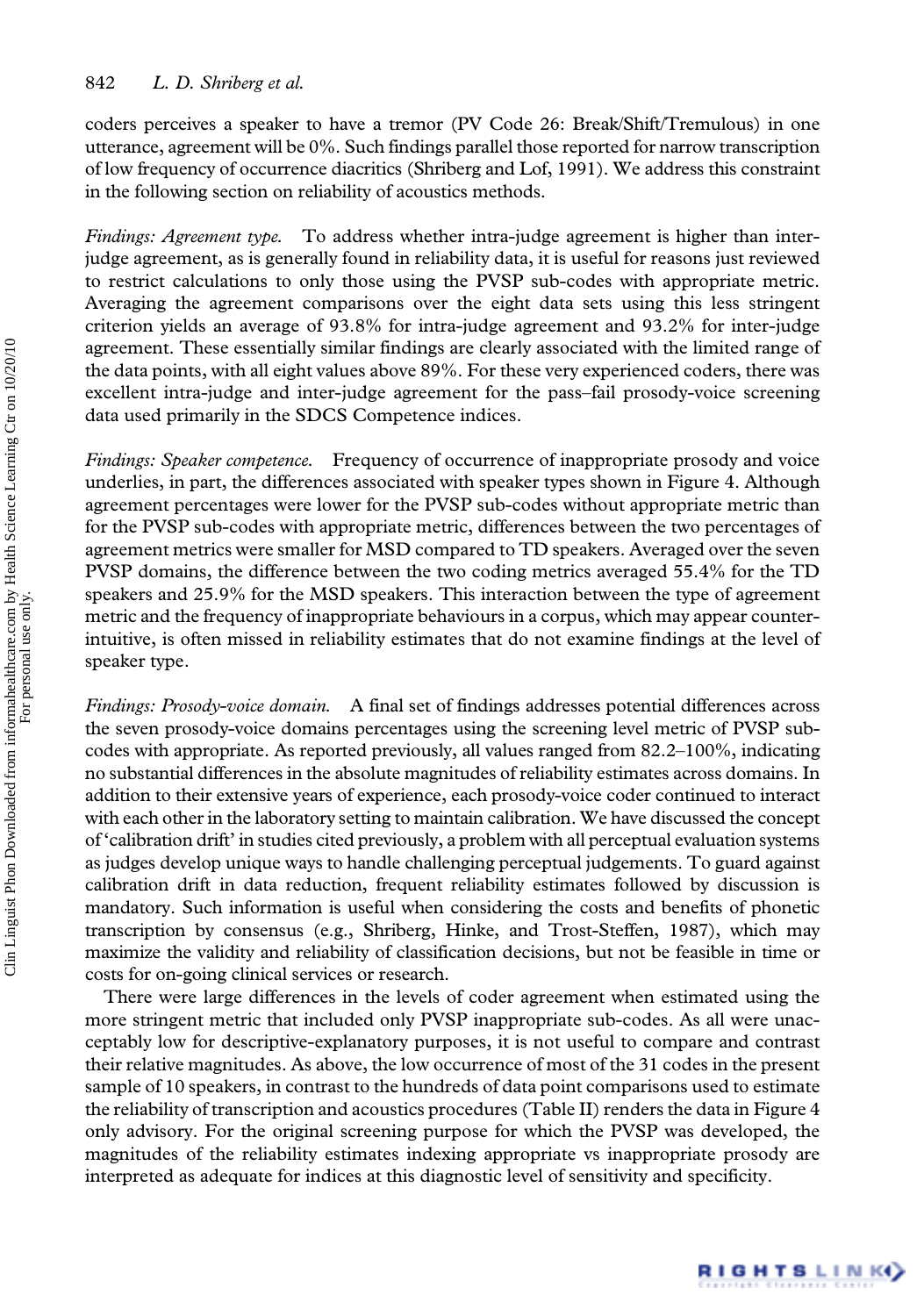#### Acoustic analysis reliability estimates

Estimates of the intra-judge and inter-judge reliability of acoustic analyses were obtained from the group of analysts described previously, including the two experienced analysts with 14 and 5 years of research experience and two analysts with a few months to  $\sim$  1 year of experience. In addition to the goal of estimating the overall reliability of the acoustic data and comparison to data from the two perceptual methods, these estimates also provided information on associations within and between experienced and less experienced analysts.

As shown in Figure 5, the acoustic analyses procedures of interest were: Figures 5(a) and (b): analyst agreement in segmenting consonants and vowels, respectively (segment duration in milliseconds); (c): editing pitch tracks (fundamental frequency in Hertz characterised at the temporal midpoint), and (d–f): F1, F2, and F3 formant frequencies in kiloHertz. Estimates of the reliability of each of these six acoustic parameters were obtained from the same samples of speech as used in the reliability studies just reviewed for phonetic transcription and prosody-voice coding.

To make the agreement percentages for each pairwise comparison comparable in direction to those obtained for transcription and prosody-voice coding, the following six-step procedure was completed for each reliability estimate: (1) obtain the mean of the original measured values, (2) obtain the mean absolute value of the difference between the original and remeasured values (i.e., disregarding the algebraic sign of any differences), (3) multiply the standard deviation of the absolute value difference by 3, (4) remove all outliers greater than 3 SD from the mean, (5) obtain a revised mean based on the remaining values, (6) divide the revised mean by the mean of the original data and multiply by 100 (to convert to percentage), and (7) subtract the resulting percentage from 100 (to index percentage of agreement). Step 4 follows a standard convention with continuous data, and is especially appropriate for small data sets. As shown in Tables III-V, for the hundreds of pairwise comparisons estimating the reliability of the acoustic data on the six acoustic parameters, outliers ranged from 0–9.4% of the original measurements.

All intra-judge and many of the inter-judge reliability estimates in Figure 5 were obtained from the two experienced acoustic analysts (circles); additional inter-judge reliability estimates were obtained from pairs of one experienced analyst and one of two minimallyexperienced acoustic analysts (squares). The numbered entries in the circles and squares (placed beside some symbols for clarity) indicate the MSAP tasks on which the estimates were obtained, using the same 1–5 numbering system as in Figure 4. Means for sub-sets and overall levels are shown by filled circles and squares.

Overall findings. Percentages of agreement for Figure 5 range from 75.6% (Figure 5a), interjudge agreement on Continuous Speech Sample (CSS) from the speakers with MSD) to intrajudge and inter-judge agreement percentages above 95% for fundamental frequency data obtained from all five MSAP tasks (Figure 5c). Although the low end of this range is higher than the low end of the range for vowel transcription and prosody-voice coding, it is lower for some comparisons than the reliability values reported by Hillenbrand et al. (1995). These investigators reported 90% or higher measurement–re-measurement findings for vowel durations, fundamental frequencies, and formant frequencies. Although it is customary to remove outliers greater than 3 SD from reports addressing substantive questions, their removal from the present data clearly increased the magnitudes of the remaining estimates, which range from just over 90% to 100% of the obtained agreement percentages. The following sections describe findings aggregated over other potential sources of variance.

RIGHTSLINK)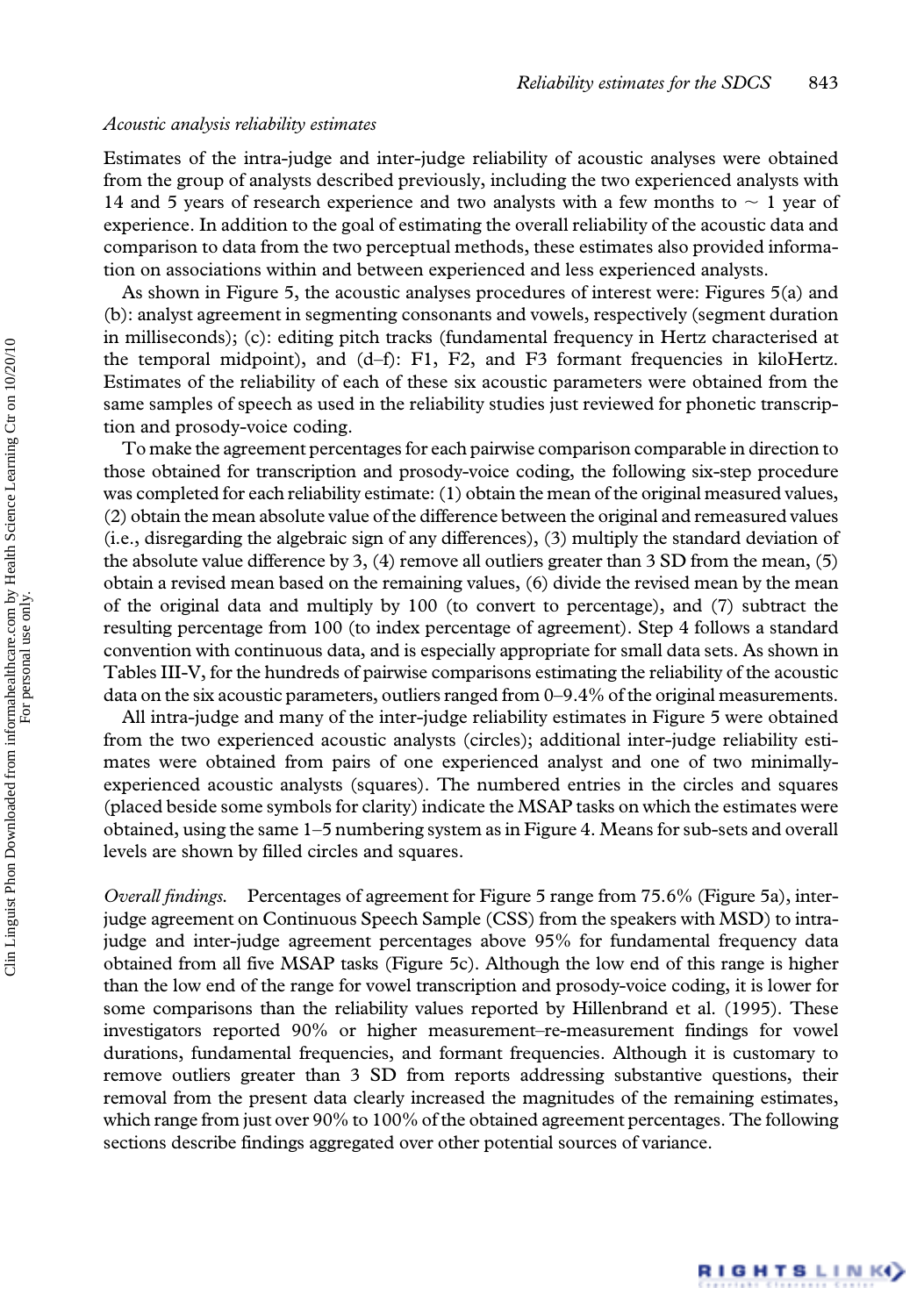## 844 L. D. Shriberg et al.

Findings: Agreement type. Similar to the prosody-voice agreement comparisons for intra-judge vs inter-judge reliability, there were relatively small differences in the agreement percentages for intra-judge compared to inter-judge agreement on the six acoustic parameters. All estimates ranged from upper-80% values to lower-to-upper-90% values for both types of comparisons. Notice that missing from these comparisons are intra-judge comparisons for the two minimally experienced analysts, which could not be obtained because these student assistants had completed their tenure on this research project.

Findings: Speaker competence. Unlike the differences in the reliability findings associated with speaker competence in transcription and prosody-voice coding, findings in Figure 5 indicate essentially similar agreement in the estimates based on the speakers with TD compared to those with MSD.

*Findings: Acoustic parameter.* As shown by the mean agreement percentages in Figures  $5(a-f)$ , the primary source of variance in the magnitudes of the intra-judge and inter-judge reliability estimates was the acoustic parameter. Segmentation of consonant durations (Figure 5a) was the most challenging of the six parameters, with average intra-judge and inter-judge values between 80–85%. In comparison, agreement estimates on vowel segment duration and each of the other parameters in Figures 5(b–f) range from high 80% values to mid-to-high 90% values, with highest agreement (high 90% values) on correctly adjusting the software's setting of temporal midpoints of vowels to characterise F0. Segmentation requires knowledge of acoustic phonetics and attention to cues in the waveform displays that signal onsets and offsets of speech sounds. Consonant segments are typically shorter than monophthongs and diphthongs, with the corresponding effect shown in Figure 5(a) of lowering the magnitudes of duration agreement percentages. It should be noted that approximately midway through the original measurements, improvements in the accuracy of the formant measures (F1–F3) were observed when a sheet giving the average F1–F3 formants for each vowel (Lee, Potamianos, and Narayanan, 1999) by age and gender was affixed to each display screen.

Findings: Speech task. There are too few comparable comparisons of speech tasks in Figure 5 to estimate quantitative trends. Of the available comparisons, acoustic data from Vowel Task 1 (VT1: Corner Vowels; coded as #1 in Figure 5) was associated with the highest agreement percentages, and data from the Conversational Speech Sample (CSS; coded as #4 in Figure 5) was associated with the lowest agreement percentages. Vowel durations in conversational speech are shorter than in citation forms (i.e., Vowel Task 1, VT1). As noted previously, this magnifies the effects on analyst agreement of small differences in segmentation onsets and offsets and makes it more difficult to obtain formant values. Moreover, acoustic measures from conversational speech are typically more difficult due to the more rapid rate of speech, stress effects associated with weaker signals, and other transient influences on the acoustic signal. The majority of the outliers removed from each agreement calculation had been based on tokens from the conversational speech samples. Again, agreement findings associated with each of the other three MSAP tasks were too sparse (due to arbitrary limitations on the number of reliability estimates) to examine for trends.

Findings: Analyst experience. Inter-judge reliability findings in Figure 5 indicate that the agreement of one minimally experienced analyst with one experienced analyst was at least as high or higher than agreement of the two experienced analysts with each other. However, more of the outliers removed from the analyses were from the inter-judge estimates of agreement in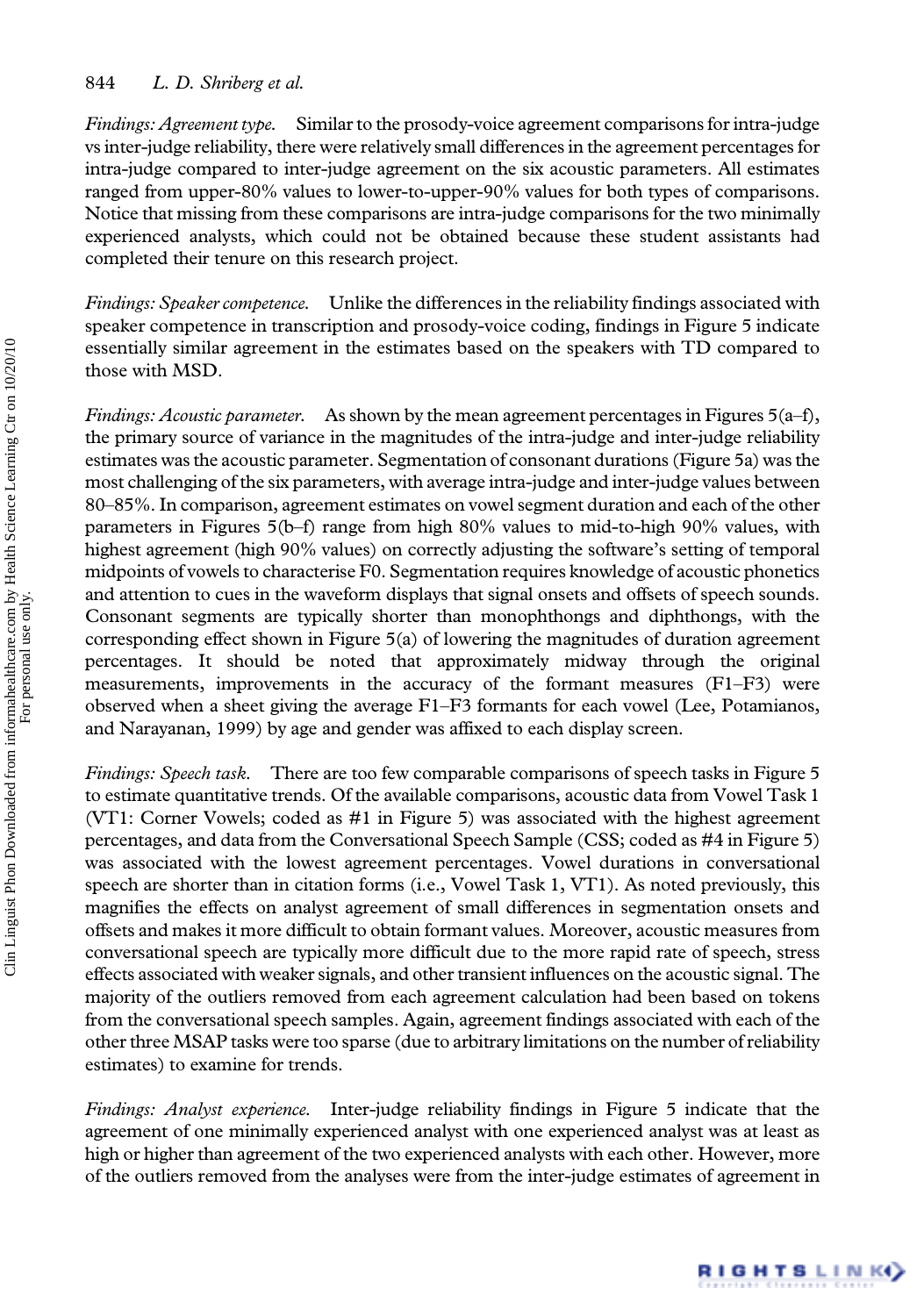which a minimally experienced analyst remeasured samples from an experienced analyst. Trends in the data indicated this occurred most on the inter-judge estimates based on Vowel Task 1 (VT1: #1) and the Challenging Words Task (CWT: #5).

#### Conclusions

The reliability estimates from this study are interpreted as support for the speech, prosody, and voice data reduction methods that provide classification data used for the extensions to the SDCS described in the companion report (Shriberg et al. 2010a). The magnitudes of the agreement percentages appear to be consistent with those reported in the transcription and acoustics literatures, although there are no comparable studies to which they specifically can be compared due to the inclusion of inter-dependent perceptual and acoustic information. For example, the present acoustic reliability estimates for vowel formants are based on speech tokens that are correct at a phonemic level, as judged perceptually (i.e., although they may be perceived as distorted); tokens described as substitutions for targets are excluded from acoustic analyses.

An important consideration is the primary role of a transcriber's perceptual decisions on the validity of speech findings completed by an acoustic analyst. In the data reduction procedures described, acoustic analyses are completed only on speech tokens that the transcriber vets as eligible (e.g., was not deleted and meets perceptual criteria for a correct phoneme, a substitution, or a distortion). Our perspective is that transcription and prosody-voice coding (especially from audio alone) is an auditory-perceptual task whereas acoustic analysis is primarily a visual task.We would submit that the SDCS's data reduction methods—acoustics-aided transcription, followed by transcription-aided acoustic analyses—optimizes both the validity and reliability of explanatory-descriptive information and classification decisions in speech sound disorders. Validation studies in process are assessing the diagnostic accuracy of the SDCS typologic and aetiologic procedures, and cross-validation studies with other investigators will assess its value in research and in applied settings.

#### Acknowledgements

This research was supported by National Institute on Deafness and Other Communication Disorders Grant DC000496 and by a core grant to the Waisman Center from the National Institute of Child Health and Development (Grant HD03352). We thank the following colleagues for their contributions to this study: Chad Allen, Roger Brown, Peter Flipsen, Jr., Katherina Hauner, Jessica Hersh, Joan Kwiatkowski, Sara Misurelli, Rebecca Rutkowski, and Sonja Wilson.

**Declaration of interest:** The authors report no conflicts of interest. The authors alone are responsible for the content and writing of the paper.

#### References

Goldman, R., & Fristoe, M. (2000). Goldman–Fristoe Test of Articulation (2nd ed.). Circle Pines, MN: AGS.

Hillenbrand, J.M., Getty, L.A., Clark, M.J., & Wheeler, K. (1995). Acoustic characteristics of American vowels. Journal of the Acoustical Society of America, 97, 3099–3111.

Lee, S., Potamianos, A., & Narayanan, S. (1999). Acoustics of children's speech: developmental changes in temporal and spectral parameters. *Journal of the Acoustical Society of America*, 105, 1455-1468.

McSweeny, J.L., & Shriberg, L.D. (1995). Segmental and suprasegmental transcription reliability (Tech. Rep. No. 2). Phonology Project, Waisman Center, University of Wisconsin-Madison.